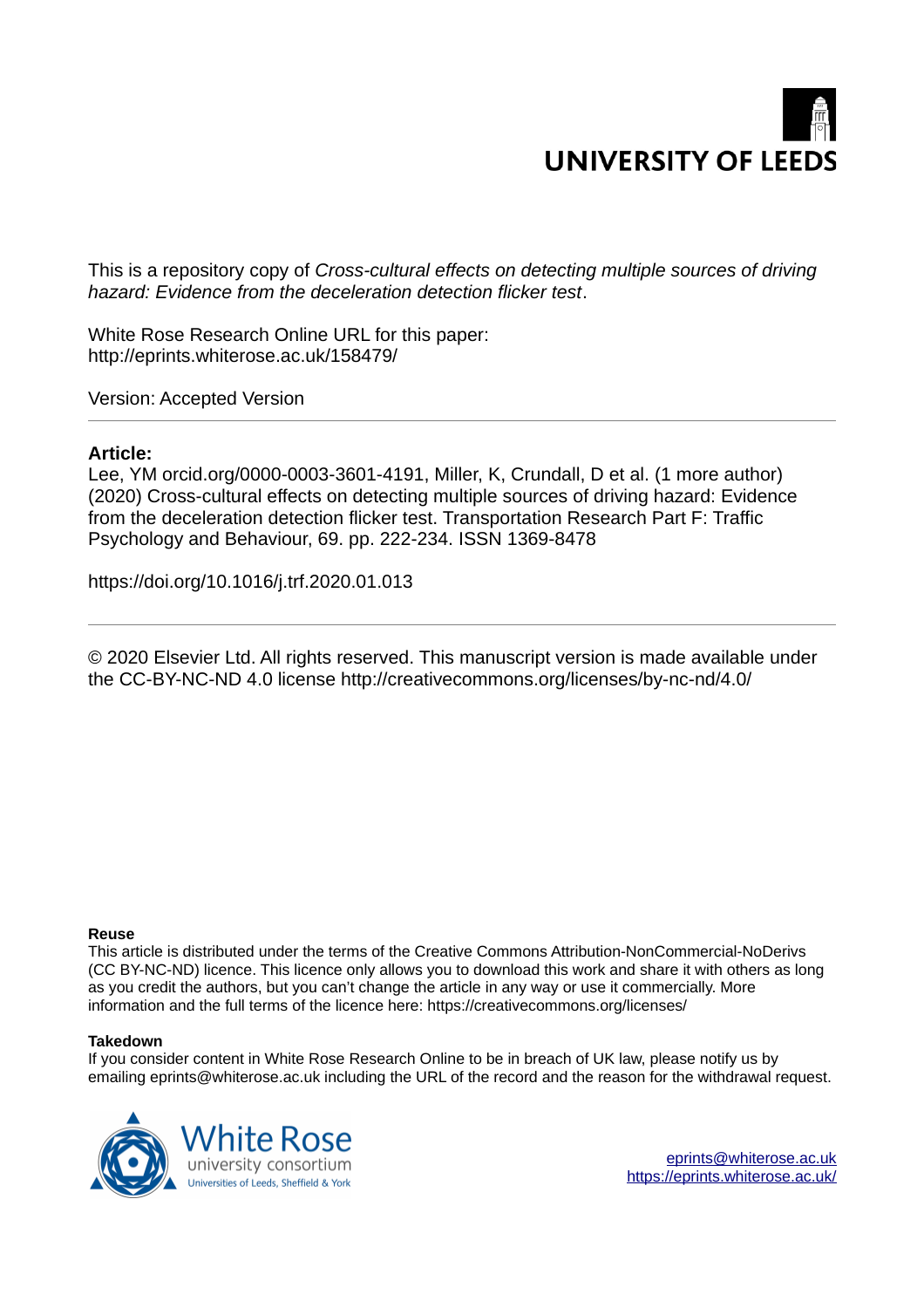# Running header: CROSS-CULTURAL EFFECTS ON DDFT

# **Cross-cultural effects on detecting multiple sources of driving hazard: Evidence from the Deceleration Detection Flicker Test**

Yee Mun LEE<sup>1</sup>, Karl MILLER<sup>2</sup>, David CRUNDALL<sup>3</sup>, Elizabeth SHEPPARD<sup>2</sup>

<sup>1</sup>University of Leeds

<sup>2</sup>University of Nottingham

<sup>3</sup>Nottingham Trent University

Please address correspondence concerning this manuscript to: Yee Mun LEE Research Fellow - Human Factors of Vehicle Automation Institute for Transport Studies University of Leeds LS1 9JT Leeds United Kingdom E-mail: y.m.lee@leeds.ac.uk

Karl MILLER School of Psychology The University of Nottingham University Park Nottingham NG7 2RD UK E-mail: lpxkm9@nottingham.ac.uk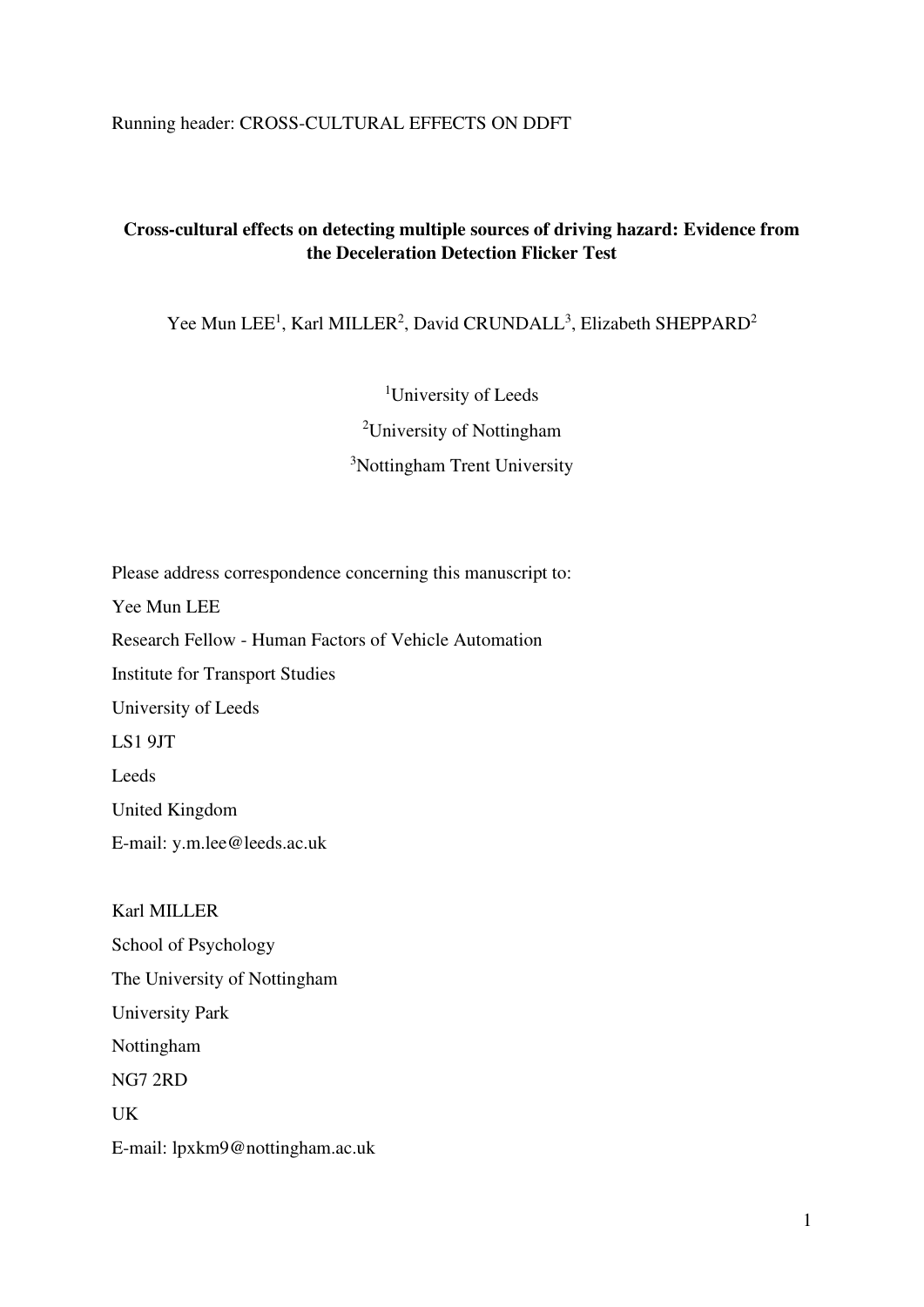David CRUNDALL Professor School of Social Sciences Nottingham Trent University 50 Shakespeare St Nottingham NG1 4FQ UK E-mail: david.crundall@ntu.ac.uk

Elizabeth SHEPPARD Assistant Professor School of Psychology University of Nottingham University Park Nottingham NG7 2RD UK E-mail: elizabeth.sheppard@nottingham.ac.uk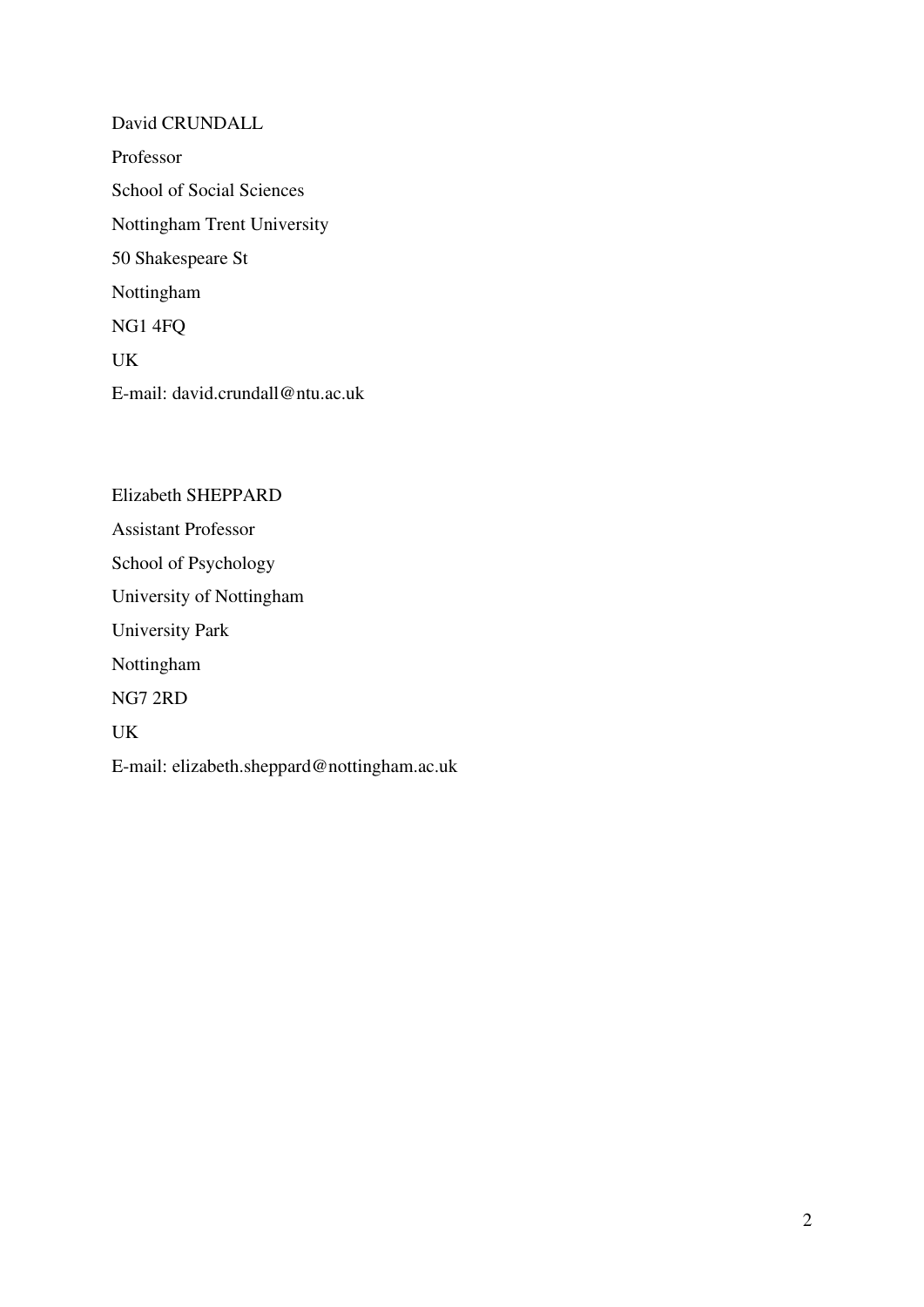### 1 Abstract

2

3 Collision rates in Malaysia are much higher than the UK; do these reflect poorer hazard 4 perception skill or does exposure to hazardous events improve hazard detection ability? The 5 deceleration detection flicker test (DDFT) was used to investigate the effect of experience 6 and cross-cultural differences between Malaysian and UK drivers in their ability to detect the 7 deceleration of a lead vehicle while simultaneously identifying any secondary hazards in side 8 roads. Matched groups of participants with lower or higher levels of experience were 9 recruited from the University of Nottingham in the UK and Malaysia. Malaysian drivers were 10 significantly less accurate than UK drivers in detecting the deceleration of lead vehicles on 11 urban roads, and significantly less accurate in detecting the presence of secondary hazards 12 across all road types. Experienced drivers were significantly faster than novices in detecting 13 decelerations of the lead vehicle, and were significantly more accurate in detecting the 14 presence of secondary hazards. The study concludes that high exposure to hazardous events 15 on the road in Malaysia does not yield expertise in this hazard perception task, although the 16 DDFT does differentiate experience cross-culturally. 17

18 Keywords: attention allocation, cross-cultural, deceleration detection flicker test, driving 19 hazard perception, Malaysia, UK.

20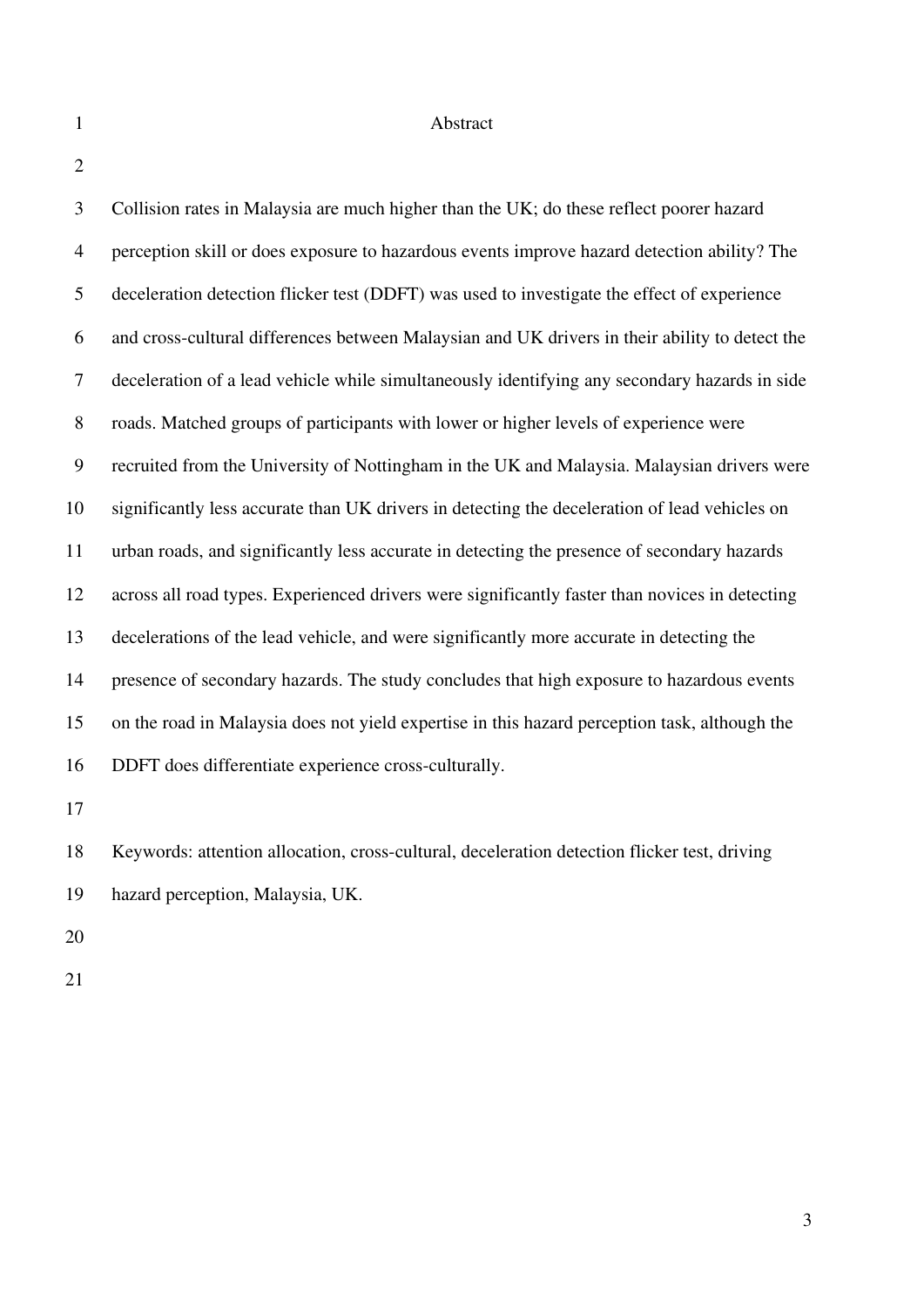# 23 1. Introduction

24 The vast majority of the research conducted on driver behaviour has been carried out 25 in developed countries, where driving is relatively safe, and collision and fatality rates are 26 relatively low. This research has led to advances in our understanding of drivers' behaviour, 27 perception, and decision-making processes, as well as informing interventions to improve 28 road safety. However, most of the world's road-related fatalities occur on the roads of 29 developing countries, where research is rather limited by comparison (Nantulya & Reich, 30 2002; Peden et al., 2004; Toroyan, 2009). This raises the question whether conclusions drawn 31 from research carried out in developed countries with relatively safe driving environments 32 also apply in countries where the driving environment is more hazardous with higher fatality 33 rates.

34 It seems highly plausible that the environment to which a road user is exposed on a 35 daily basis would influence various psychological processes involved in driving. In 36 particular, whether it is a safe environment where drivers make few violations, or a less safe 37 environment where frequent hazardous behaviour occurs, repeated exposure to such contexts 38 has the potential to impact various aspects of driver cognition. For instance, what a driver 39 perceives, what he/she attends to, as well as the judgments or decisions that he/she makes are 40 all likely to be subject to top-down influences of a drivers' prior experiences, in addition to 41 bottom-up factors such as the saliency, colour of the vehicles, motion, and spatial 42 frequencies.

43 One aspect of driving that encompasses many of these cognitive processes is hazard 44 perception (HP), or the ability to detect potentially dangerous events on the roads. Driving 45 hazard perception has been investigated extensively in developed countries, as it is the only 46 higher-order aspect of driving that has been found to be associated with crash liability across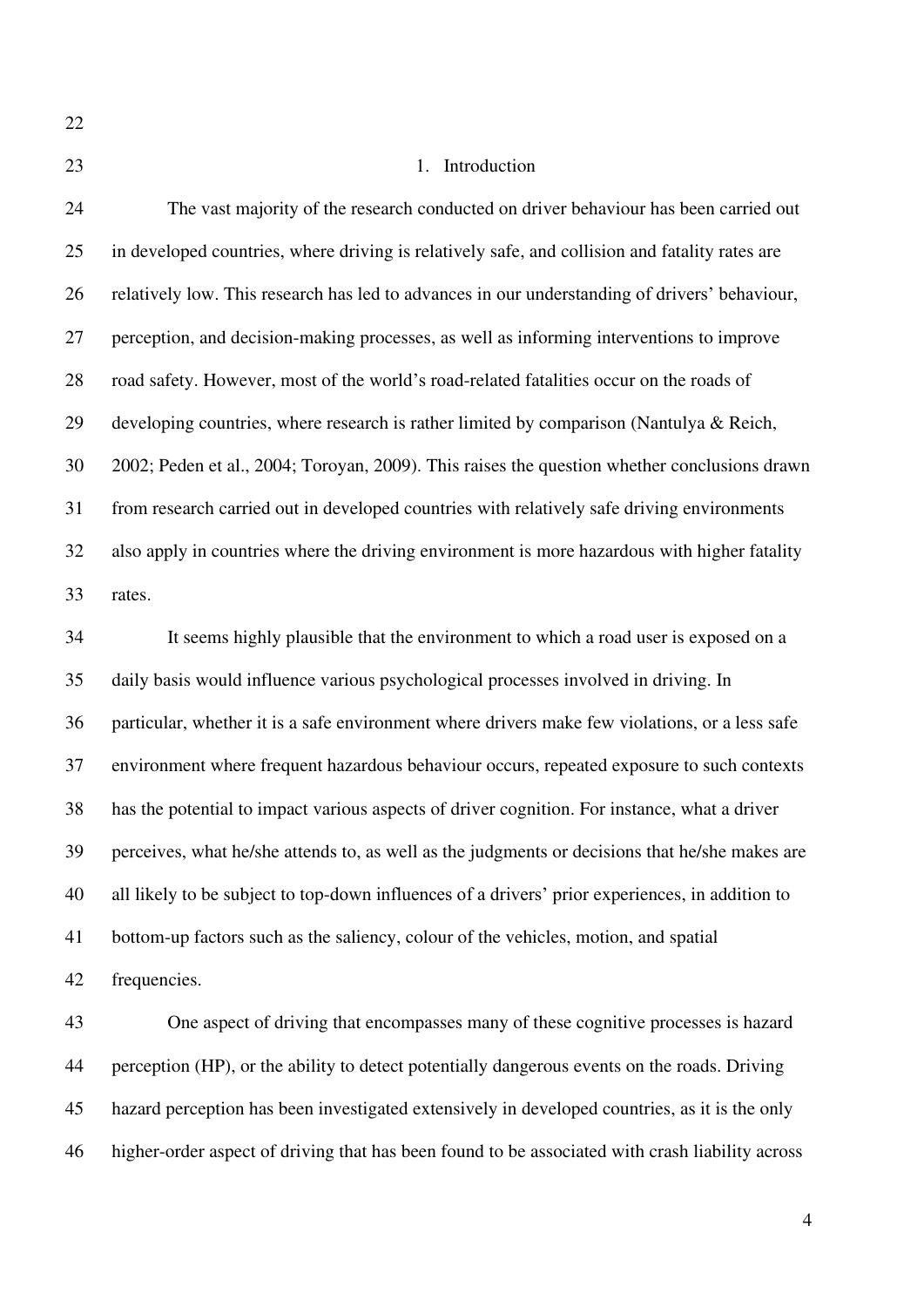47 several studies (Boufous et al., 2011; Horswill et al., 2010; Quimby et al., 1986).

- 48 Consequently, a hazard perception test is included in driver licensing in several countries
- 49 including the UK, the Netherlands, and parts of Australia with some evidence that this has 50 resulted in reduced crash liability in newly qualified drivers (Wells et al., 2008).

51 Lim et al. (2013) questioned whether such tests could be easily transferred to 52 developing countries where driving culture might be very different. In 2016, there were 1792 53 road deaths in the UK (population: 65,788,574) and 7152 road deaths in Malaysia (estimated 54 population: 31,660,000). Respectively, this represents 3 and 23 deaths per 100,000 55 inhabitants (DfT, 2017, MIROS, 2017). The Malaysian road environment is therefore far 56 more hazardous than the UK driving environment. The authors questioned whether 57 Malaysian drivers would have greater hazard perception expertise than UK drivers due to 58 greater exposure to hazards on the roads. Alternatively, if the correlation between HP ability 59 correlates and crash liability that has been observed within populations (e.g. Horswill et al., 60 2015) extends between populations, HP ability might be poorer for Malaysian drivers, in line 61 with the higher crash risk in Malaysia. They carried out a cross-cultural investigation 62 comparing hazard perception in drivers from the UK and Malaysia who were matched for 63 experience. The frequently-used hazard perception reaction time paradigm was used, where 64 participants were presented with video clips containing driving hazards filmed in both 65 countries, and were asked to press a button when they detected that a hazard was developing. 66 It was found that Malaysian drivers  $(N = 55)$  identified significantly fewer hazards than UK 67 drivers ( $N = 45$ ) and were also significantly slower in overall response times. The study 68 concluded that the poorer performance in Malaysian drivers might partly be due to an 69 increased criterion for reporting hazards as a result of them becoming desensitised to such 70 events on their native roads. Similar differences have since been observed between UK ( $N =$ 71 52), Spanish ( $N = 51$ ), and Chinese drivers ( $N = 50$ ), with Chinese drivers (who drive in a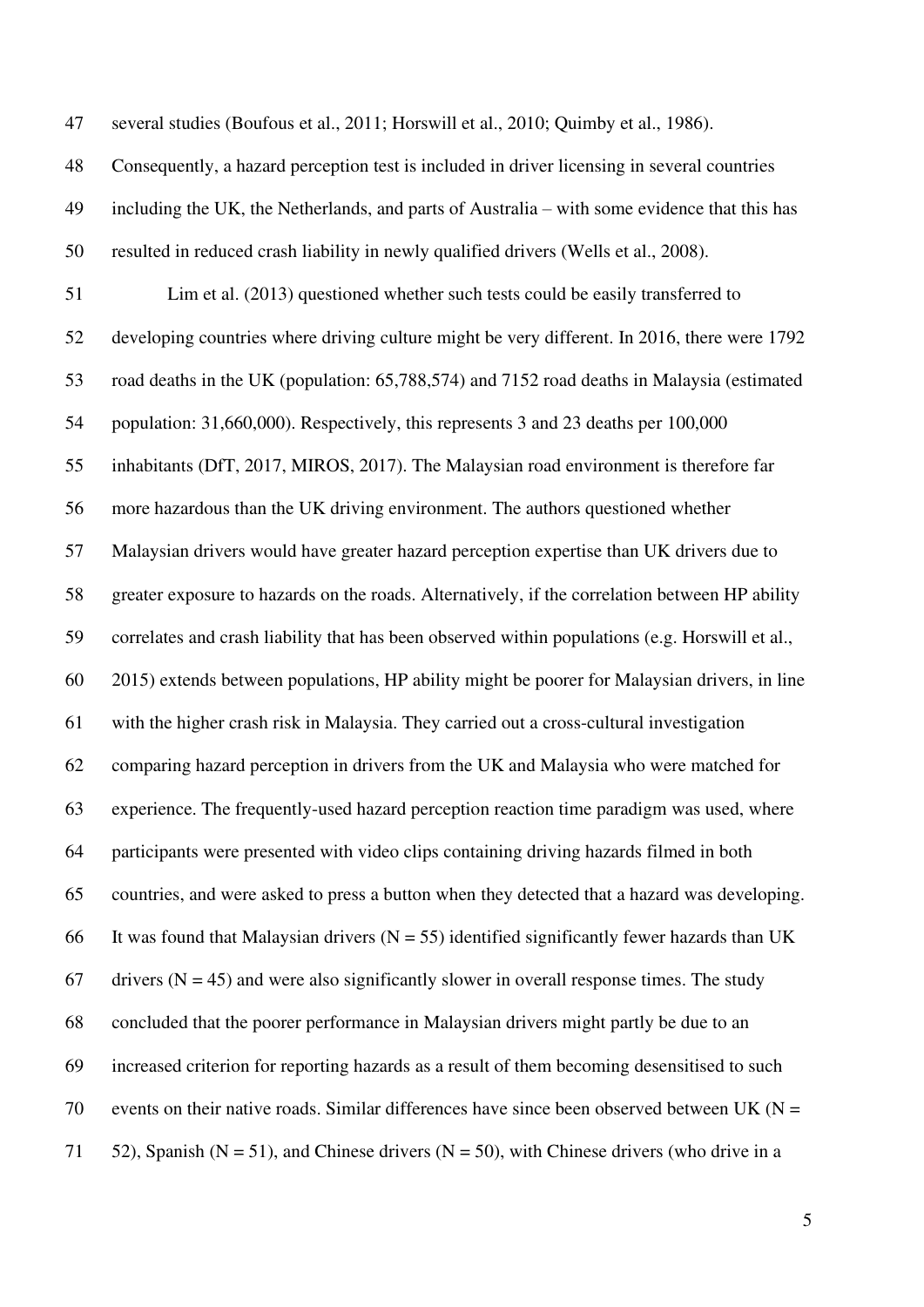72 more hazardous environment than either group of European drivers) spotting significantly 73 fewer hazards and responding later significantly (Ventsislavova et al., 2019). However, 74 another possible explanation for the difference is that UK drivers are familiar with the 75 hazard-perception test format (as they must pass a hazard perception test to obtain a licence), 76 and this may have conferred a benefit. Malaysian drivers on the other hand, were not tested 77 with the HP test but were required to take part in the theoretical test, complete a minimum of 78 16 hours of on-road driving lessons, and complete and pass the on-road driving test (slope 79 test, 3-point turn, reverse parking, parallel parking, and driving on the road).

80 Lim et al. (2014) went on to conduct a second cross-cultural study comparing UK (N 81 = 40) and Malaysian drivers (N = 37) using a 'What Happens Next?' (WHN) test, or a hazard 82 prediction test (see also Jackson et al., 2009; Crundall 2016). This involved presenting edited 83 versions of the same videos of driving hazards (i.e. from the UK and Malaysia) in which the 84 clips terminated immediately just as the hazard onsets. The participant was then required to 85 predict what event would happen next from four multiple-choice options (Lim et al., 2014). 86 As this measure does not ask participants to make a judgment about whether a hazard has 87 taken place, it should be unaffected by hazard criterion. It was found that Malaysian drivers 88 were significantly poorer in predicting what would happen next on the road than UK drivers 89 when matched for experience. These findings might point to the conclusion that driving in a 90 hazardous environment not only affects hazard criterion but also impairs hazard prediction 91 ability. However, as the authors pointed out, although the WHN paradigm is not identical in 92 nature to the reaction-time method trained in the UK driving test, it remains possible that 93 experience with the reaction-time test offers some transfer to the WHN test given the overall 94 similarities. Therefore, it may be that the apparent hazard perception advantage for UK 95 drivers even on the WHN test is still due to familiarity with hazard perception testing, and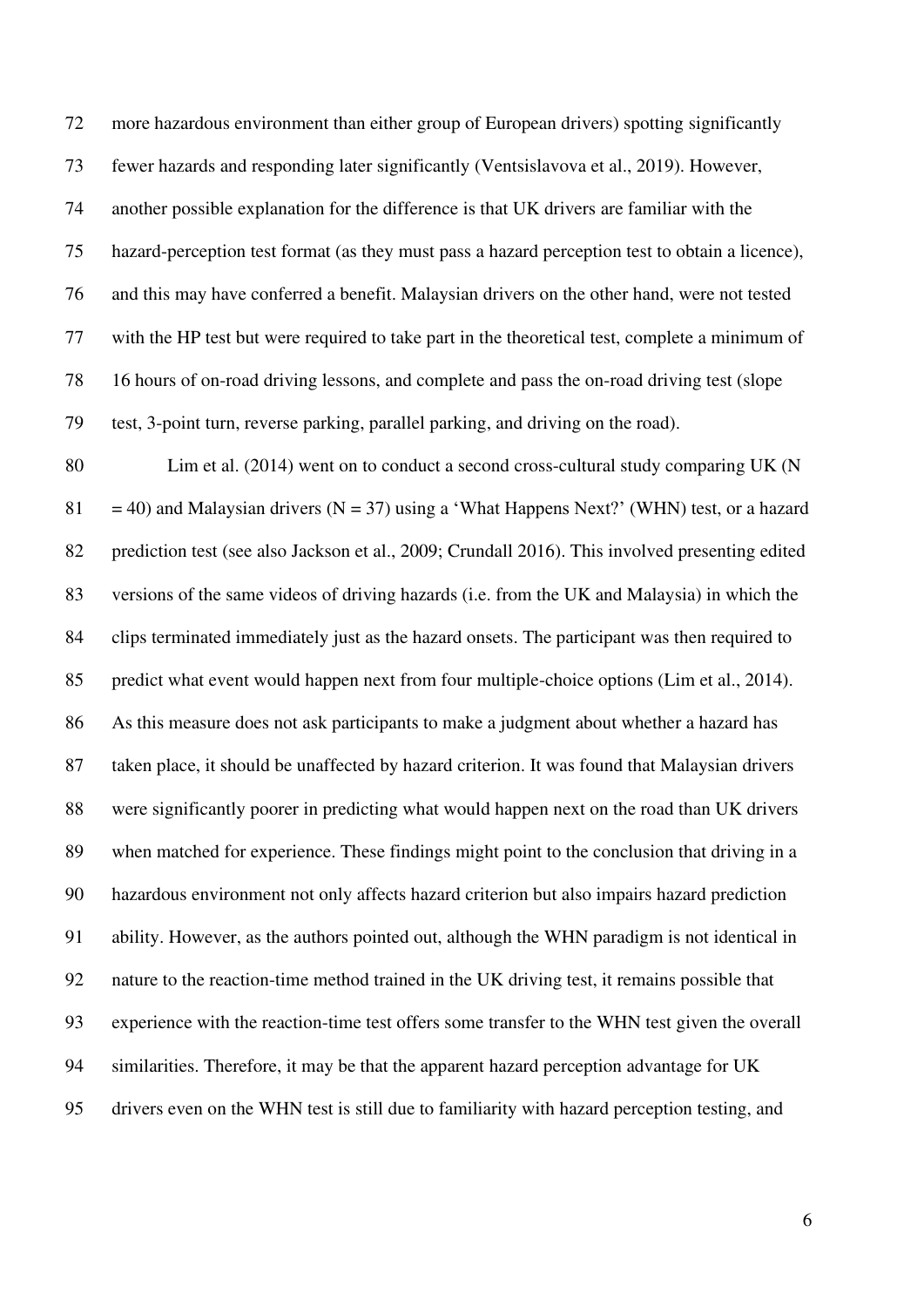96 that this masks true (or at least comparable) hazard perception competence in Malaysian 97 drivers.

98 In order to circumvent the test-familiarity criticism, we have turned to an alternative 99 measure of a very specific type of hazard perception. Crundall (2009) developed and 100 validated an alternative methodology which allows researchers to investigate drivers' ability 101 to detect multiple potential hazards, named the "Deceleration Detection Flicker Paradigm" 102 (DDFT). Drivers, who were from the UK ( $N = 60$ ), were presented with a series of 103 photographs taken from the point of view of a driver on a road with a lead car. The photos 104 were presented sequentially such that it appeared as though the driver is moving along the 105 road, with each photograph being separated from the next by a brief blank blue screen, which 106 registers as a flicker. The drivers' primary task was to detect when the car ahead appeared to 107 decelerate, indicated by an increase in the size of the car in front over successive images (as it 108 apparently moves closer). Occasionally an additional car was inserted into a side road in the 109 scene, which was either facing towards (threatening) or facing away (non-threatening) from 110 the main carriageway. Participants were required to detect these threatening and non-111 threatening vehicle hazards as they appeared in the periphery. The photographs were also 112 taken on three different road types (rural, suburban and urban) to investigate the effect of 113 complexity of road information on drivers' attention allocation to multiple hazards. It was 114 found that experienced drivers were significantly better than novice drivers in both the 115 primary (detecting the deceleration of the car ahead) and secondary tasks (better at detecting 116 the peripheral hazards). Drivers also generally performed significantly better on the road 117 types that were less visually cluttered i.e. they performed best on rural roads and least well on 118 urban roads.

119 As the methodology discriminates between experienced and novice drivers, it can be 120 seen as validly measuring a facet of driving skill – experience here acting as a proxy for crash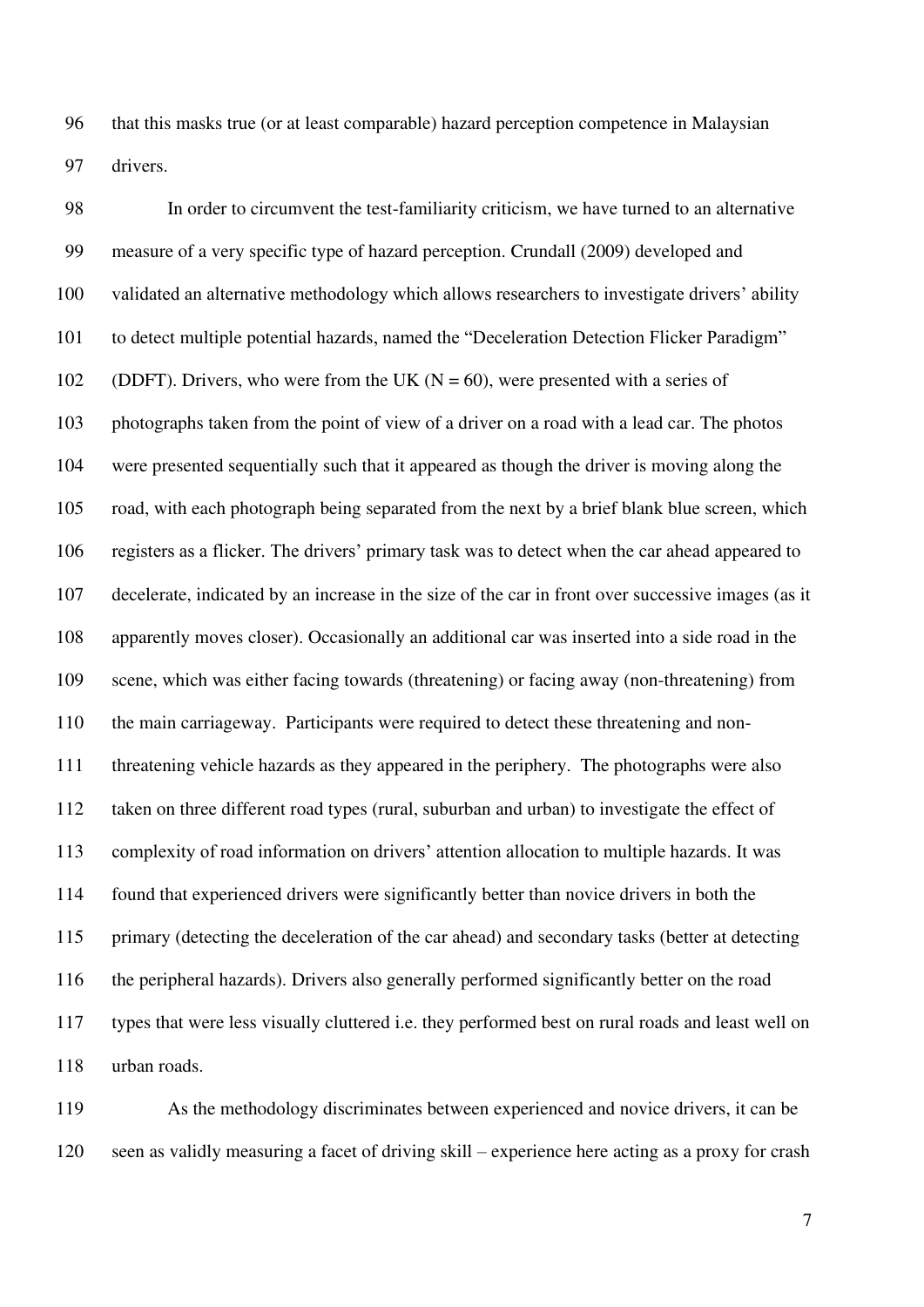121 liability due to collisions being over-represented in newly qualified drivers (Mayhew et al, 122 2003). This accords with other studies which imply that less experienced drivers tend to have 123 a narrower spread of visual search while driving (Chapman & Underwood, 1998; Underwood 124 et al., 2001). The benefit of this task is that the structural differences between this and the 125 hazard perception test used as part of driver licensing in the UK make it far less likely that 126 any advantage would be conferred by prior experience with the typical hazard perception 127 testing procedure. Therefore the DDFT may offer a fairer indication of the relative abilities of 128 drivers in the two countries to attend to multiple sources of potential hazard. A further 129 motivation for using the task in Malaysia in particular is that rear-end collisions constitute the 130 second most common crash type making up 28.4% of the road fatalities (MIROS, 2017). 131 Hence, determining whether and how well Malaysian drivers are able to detect deceleration 132 of lead vehicles could contribute to our understanding of this kind of crash. 133 The current study aimed to investigate cross-cultural performance of UK and 134 Malaysian drivers in hazard perception using the Deceleration Detection Flicker Task 135 (Crundall, 2009) with tests designed using stimuli relevant to each country. The two tests 136 differed in terms of roadways and vehicles depicted, though, as both countries have left-hand 137 driving, there were no concerns about asymmetrical attention differences between the groups 138 (Thompson & Sabik, 2018). The methodology of Crundall (2009) was adapted to determine 139 how the driver's country of origin and driving experience affects performance in detecting 140 the deceleration of the car ahead (primary task) while simultaneously having to detect 141 threatening and non-threatening peripheral hazards (secondary task). If repeated exposure to a 142 hazardous real-life driving environment detrimentally impacts hazard perception skill 143 (perhaps through an increase in criterion bias) then Malaysian drivers may be slower or less 144 accurate on the DDFT. Alternatively, if exposure to a hazardous driving environment serves 145 to further hone hazard perception skills, Malaysian drivers should perform better than UK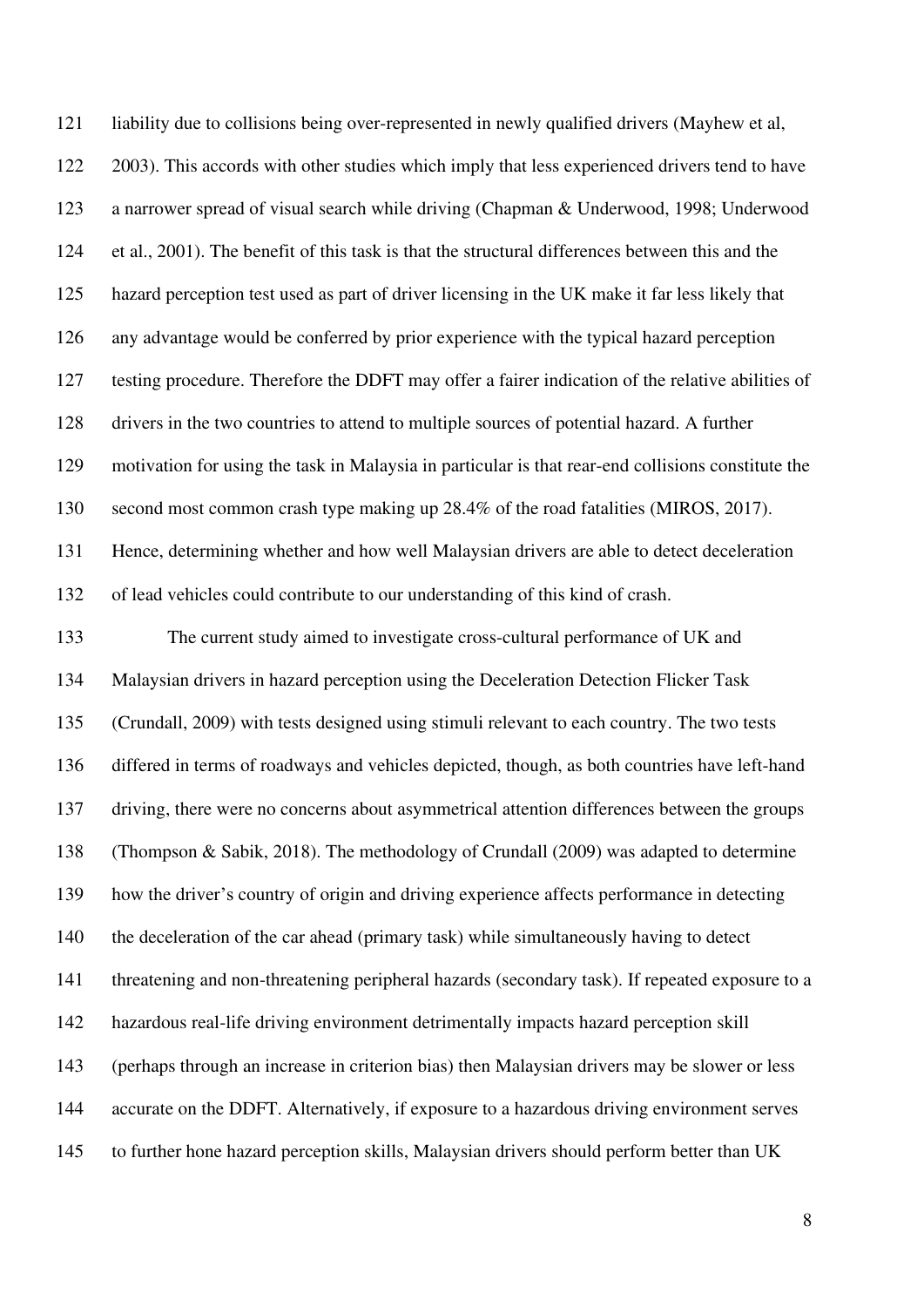| 146 | drivers. In line with Crundall (2009), we also predicted that experienced drivers (3-10 years   |
|-----|-------------------------------------------------------------------------------------------------|
| 147 | of active driving experience) will perform better than novices (less than a year of active      |
| 148 | driving experience) – which would provide cross-cultural validation of the test. Finally, as in |
| 149 | Crundall (2009), we expected drivers to perform better on the less cluttered road types i.e. to |
| 150 | perform best for rural roads and least well for urban roads. This design of the study also      |
| 151 | allowed investigation of whether there is a familiarity effect i.e. whether drivers perform     |
| 152 | better on the task when viewing stimuli from their own country than the other, less familiar    |
| 153 | country. Given that unfamiliar scenes should challenge visual skills more than familiar         |
| 154 | scenes, it might be expected that performance would be degraded for the unfamiliar scenes       |
| 155 | compared with familiar ones.                                                                    |
| 156 |                                                                                                 |
| 157 | 2. Methods                                                                                      |
| 158 | 2.1. Participants                                                                               |
| 159 | Ninety drivers were recruited for this study. All participants were university students:        |
| 160 | 41 of them were from the University of Nottingham Malaysia campus and 49 were from              |
| 161 | the University of Nottingham UK campus. The groups were therefore closely matched in            |
|     |                                                                                                 |
| 162 | terms of educational background. For the UK drivers, 23 were classified as low-                 |
| 163 | experience drivers (11 female) with a mean age of 20.43 ( $S.D. = 2.02$ ), and all reported     |
| 164 | less than a year of driving experience since getting their driving license in the UK. The       |
| 165 | remaining 26 UK drivers, were classified as higher-experience (13 female) with a mean           |
| 166 | age of 23.77 (S.D. = 2.44), and they had a range of active driving experience from 3 to 10      |
| 167 | years ( $M = 5.15$ , S.D. = 2.04) since obtaining their UK driving license.                     |
| 168 | For the Malaysian drivers, 20 were classified as low-experience drivers (10 female)             |
| 169 | with a mean age of 18.85 (S.D. = 1.57), and all reported less than a year of driving            |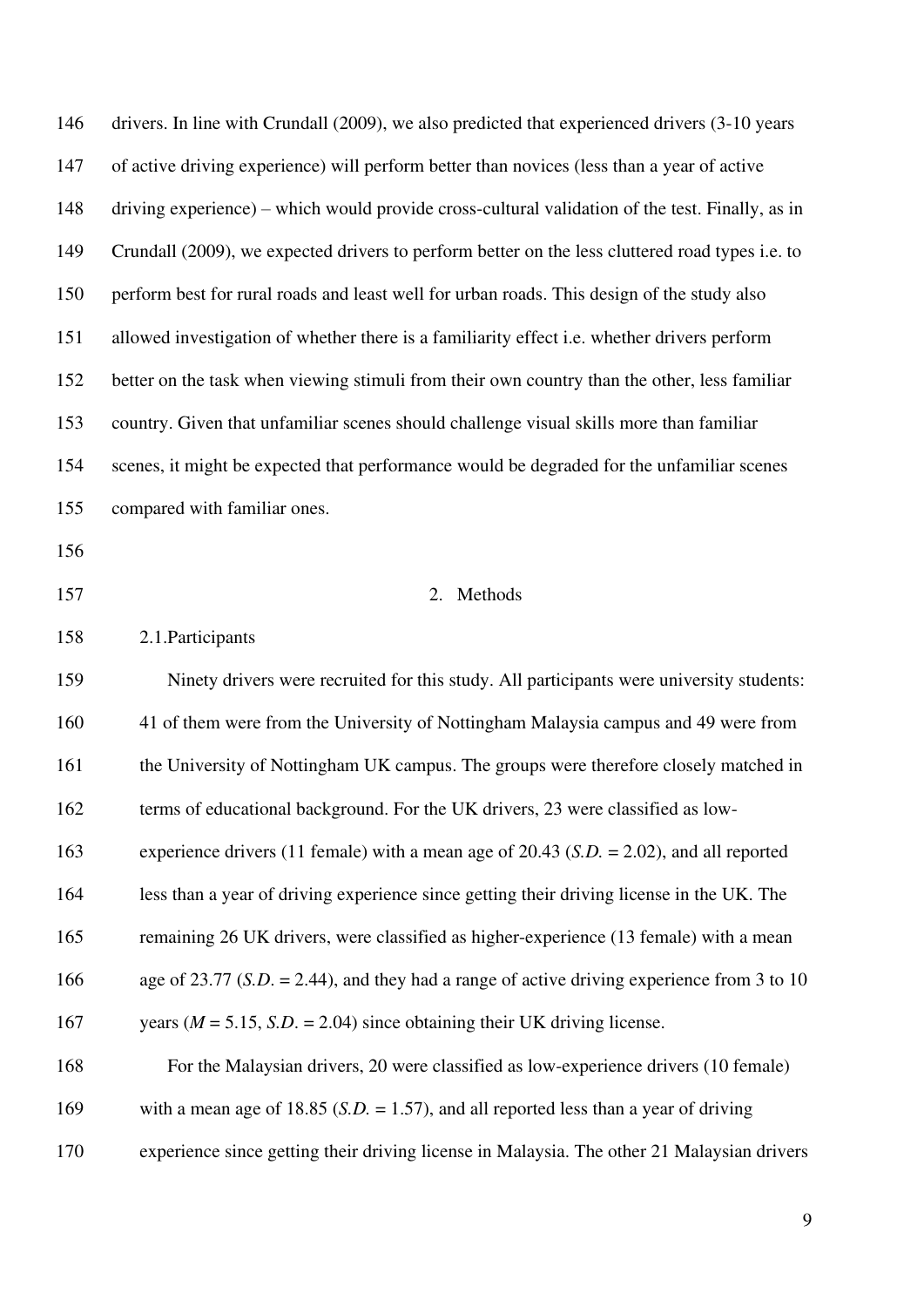| 171 | were classified as higher-experience (11 female) with a mean age of $22.52$ (S.D. = 2.99),          |
|-----|-----------------------------------------------------------------------------------------------------|
| 172 | and a range of active driving experience from 3 to 9.5 years ( $M = 4.86$ , S.D. = 2.09) since      |
| 173 | getting their driving license in Malaysia. An independent samples t-test showed no                  |
| 174 | significant difference of experience between the higher-experience UK and higher-                   |
| 175 | experience Malaysian drivers, $t(45) = 0.19$ , $p = 0.63$ . All drivers had normal or corrected-to- |
| 176 | normal vision.                                                                                      |
| 177 |                                                                                                     |
| 178 | 2.2. Design                                                                                         |
| 179 | A 2 x 2 x 2 x 3 mixed design was used. The two between-subject independent                          |
| 180 | variables were driving experience (experienced drivers or novices) and country of origin            |
| 181 | of drivers (UK drivers or Malaysian drivers). The two within-subject independent                    |
| 182 | variables were country of the roads used as stimuli (UK or Malaysia) and road type (rural,          |
| 183 | suburban, or urban roads). Accuracy $(\%)$ and reaction time (ms) were analysed in both the         |
| 184 | primary and secondary tasks.                                                                        |
| 185 | There were two experimental blocks (UK roads and Malaysian roads) which consisted                   |
| 186 | of 30 trials each (with ten trials each of rural, suburban and urban roads), and the order          |
| 187 | was counterbalanced.                                                                                |
| 188 |                                                                                                     |
| 189 | 2.3.Stimuli                                                                                         |
| 190 | The UK stimuli were taken from Crundall (2009), which consisted of photographs of                   |
| 191 | rural, suburban and urban roads in Nottinghamshire. The photographs depicted the                    |
| 192 | viewpoint of a driver who is looking forward and following a lead vehicle. To create a              |
| 193 | Malaysian version of the task, following Crundall (2009) another 120 pictures of 3 road             |
| 194 | types were taken in Klang Valley in Malaysia. In line with Crundall (2009), the rural               |
| 195 | roads in Malaysia were all single carriageway roads in the countryside without                      |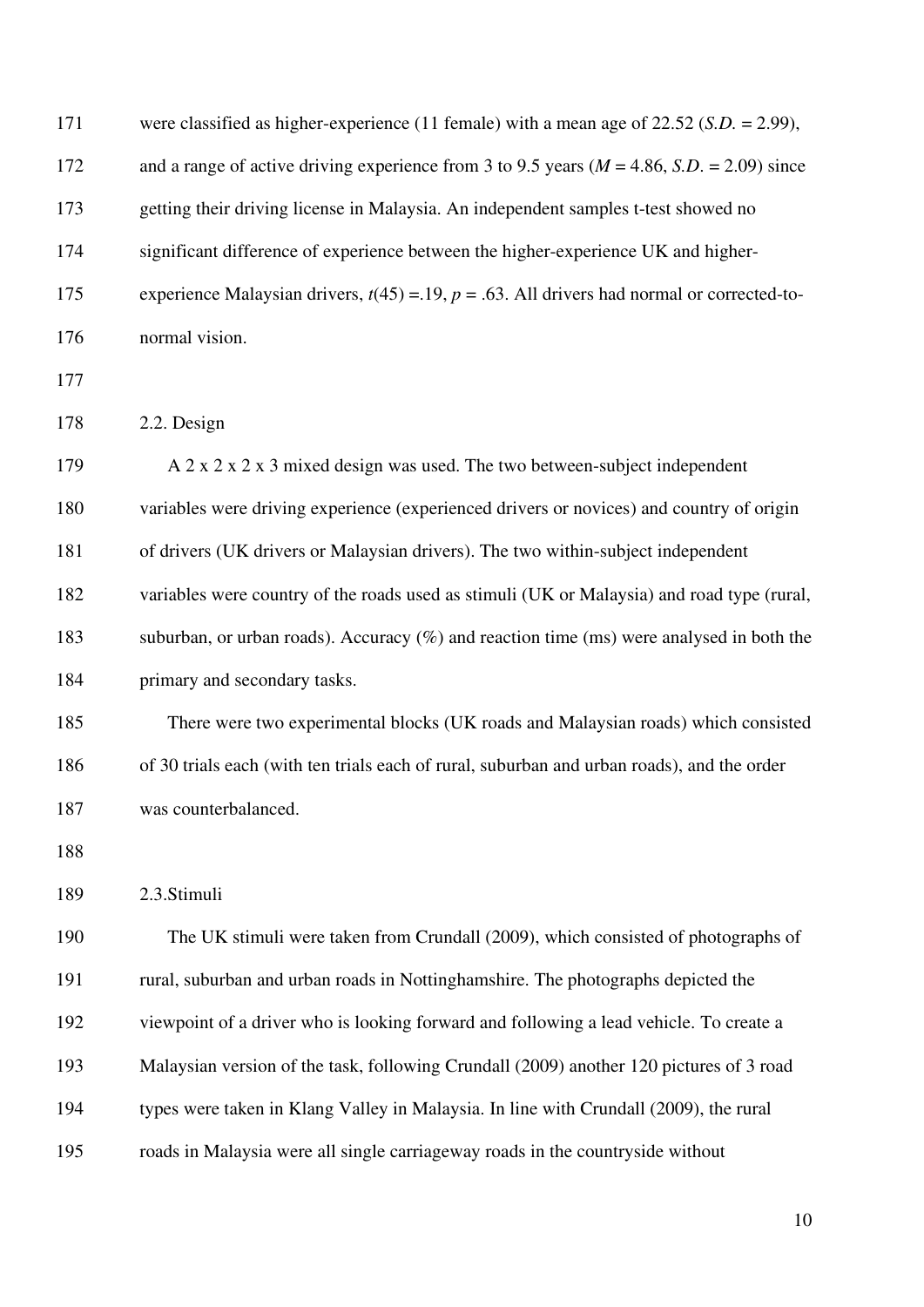196 pedestrians or parked cars. Suburban roads were roads with a single carriageway with 197 terraced houses at the side, with occasional parked vehicles. Urban roads had shops at the 198 side, a single carriageway with almost constant parked cars, with pedestrians and speed 199 bumps.

200 A photograph of the rear view of a white Perodua Myvi (a small sedan) was also 201 taken. It was then edited using Photoshop to create versions that were the same size as the 202 rear of each of the sizes of vehicle used in the UK stimuli. The smallest of these versions 203 was pasted into each photograph to create a simulated distance of 17m. Crash sequences 204 were created to constitute the primary task (deceleration detection). These simulated 205 crashing with the lead vehicle, whereby the lead vehicle would appear to jump closer to 206 the viewer in discrete steps of 1 m. The crash sequence (primary task) was created by 207 pasting the larger sizes of the car (without brake lights) to create the distances for 16, 15, 208 14, and 13m. For the secondary task, which involved the occasional additional insertion 209 of a car into a side road (from the left or right), either waiting to enter the main 210 carriageway/facing towards (threatening), or having just turned off the main carriageway 211 into the side road/facing away (non-threatening). To create the pictures, side-on 212 photographs of a dark blue Perodua Viva and a dark red Proton Exora were taken and 213 pasted into the Malaysian roads (same number, size, location as the UK versions). The 214 UK versions consist of a silver Renault Clio as the lead vehicle, a black Ford Fiesta and a 215 dark red Renault Scenic were used as the secondary vehicles (see examples in Figure 1).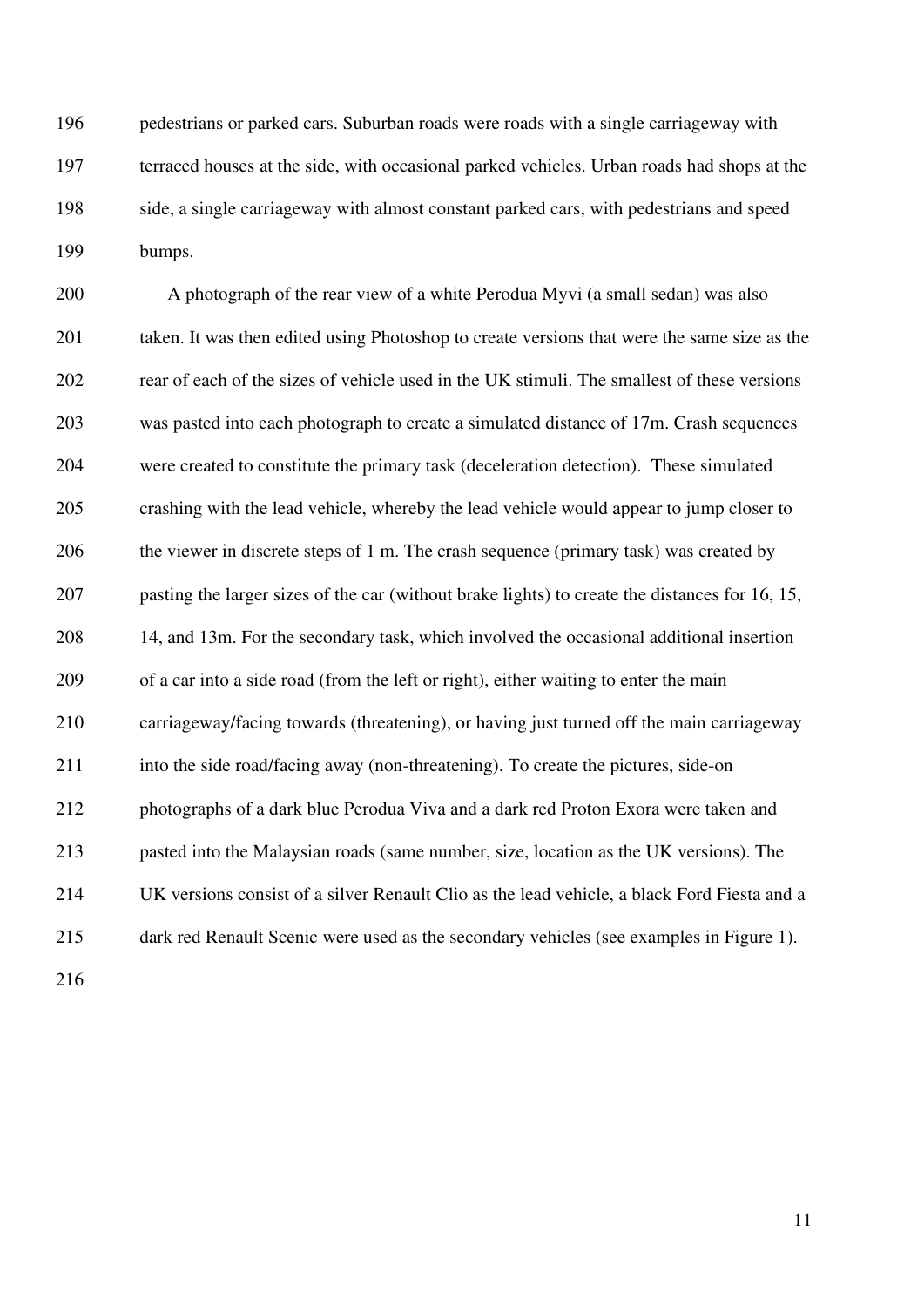

217

218 Figure 1. Sample photographs containing the lead car at a distance of 17m. Top row 219 shows examples from Malaysian roads, and bottom row shows examples from UK roads 220 (from left: rural, suburban, urban) with threatening and non-threatening hazards

222 2.4. Procedure

223 The procedure was a replication of Crundall (2009). Participants were seated 70cm 224 from the screen on which stimuli were presented with an approximate visual angle of 28 x 225 22 degrees, as they were free to move their heads. Participants were informed about the 226 flickering of this task: even though the flickering rate was not high, they were asked to be 227 aware of this regarding family incidences of epilepsy.

228 The experiment was conducted in two blocks (UK roads and Malaysian roads) with 229 30 trials each, and counterbalancing was used. Participants were given three practice trials 230 (one for each road type) at the beginning of each block. Pictures were presented for 231 600ms with a flash (blue screen for 200ms) between each picture. A fixation cross of 232 100ms was presented before each trial. Each trial (lasting between 13s and 45s, and 35s 233 on average) consisted of between 16 and 56 varied pictures of road scenes with the car 234 ahead at a distance of 17m before the crash sequence happened at a pseudo-random point.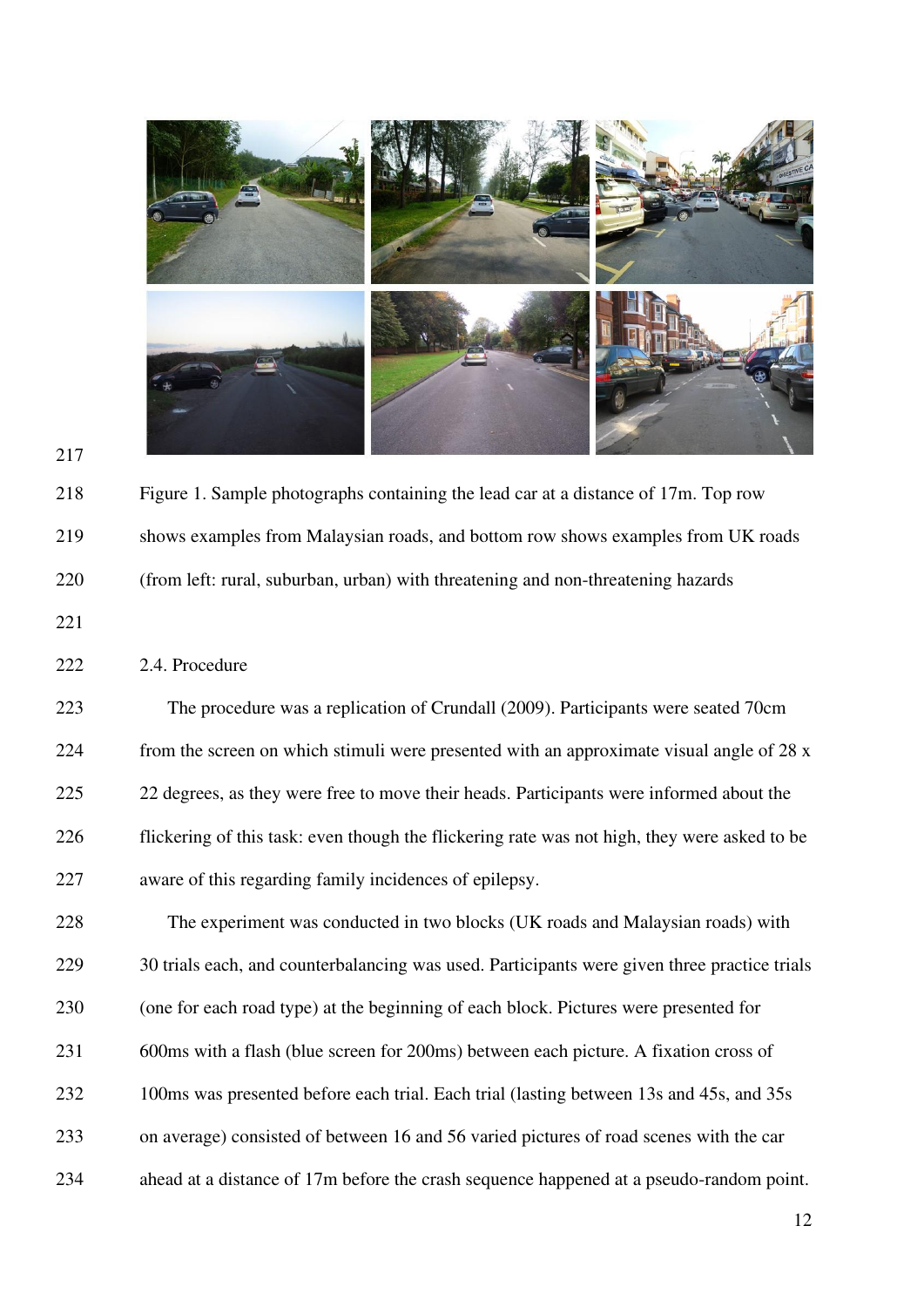235 Once the crash sequence had triggered, subsequent road scenes would show the lead car 236 getting sequentially closer: 16m, 15m, 14m and finally 13m (see Figure 2 for illustration). 237 Participants were required to press the 'space bar' when they detected that the car in front 238 appeared to become nearer. A successful response was recorded if participants pressed 239 the space bar between the onset of the images with the lead car at 16 m and the offset of 240 the image with the car at 13 m. Participants were then presented with a message on screen 241 congratulating them for avoiding a collision. Alternatively, participants were informed 242 that they had crashed if they did not manage to press the space bar before the last scene of 243 the crash sequence (13m). Simultaneous to this task, a secondary target (for the secondary 244 task) appeared on one picture out of 20, on average, with an equal chance of being a 245 threatening and non-threatening car appearing in a side road. Participants were required to 246 press '0' when they detected a non-threatening hazard and '1' when a threatening hazard 247 was spotted. The experiment took approximately one hour. Ethical approval was obtained 248 at The University of Nottingham Malaysia and University of Nottingham UK (S1036).



249

250 Figure 2. The figure shows the timeline of one trial. During the first part of the trial (before 251 the crash sequence was initiated), there were 16-56 pictures, and a secondary vehicle 252 appeared on one out of 20 pictures on average. At a random point, the crash sequence would 253 then be initiated, with each successive image showing a larger lead car (the numbers on the 254 cars in the image reflect the apparent distance of the lead car. Numbers were not present in 255 the actual images). All road pictures were presented for 600ms and alternated with blue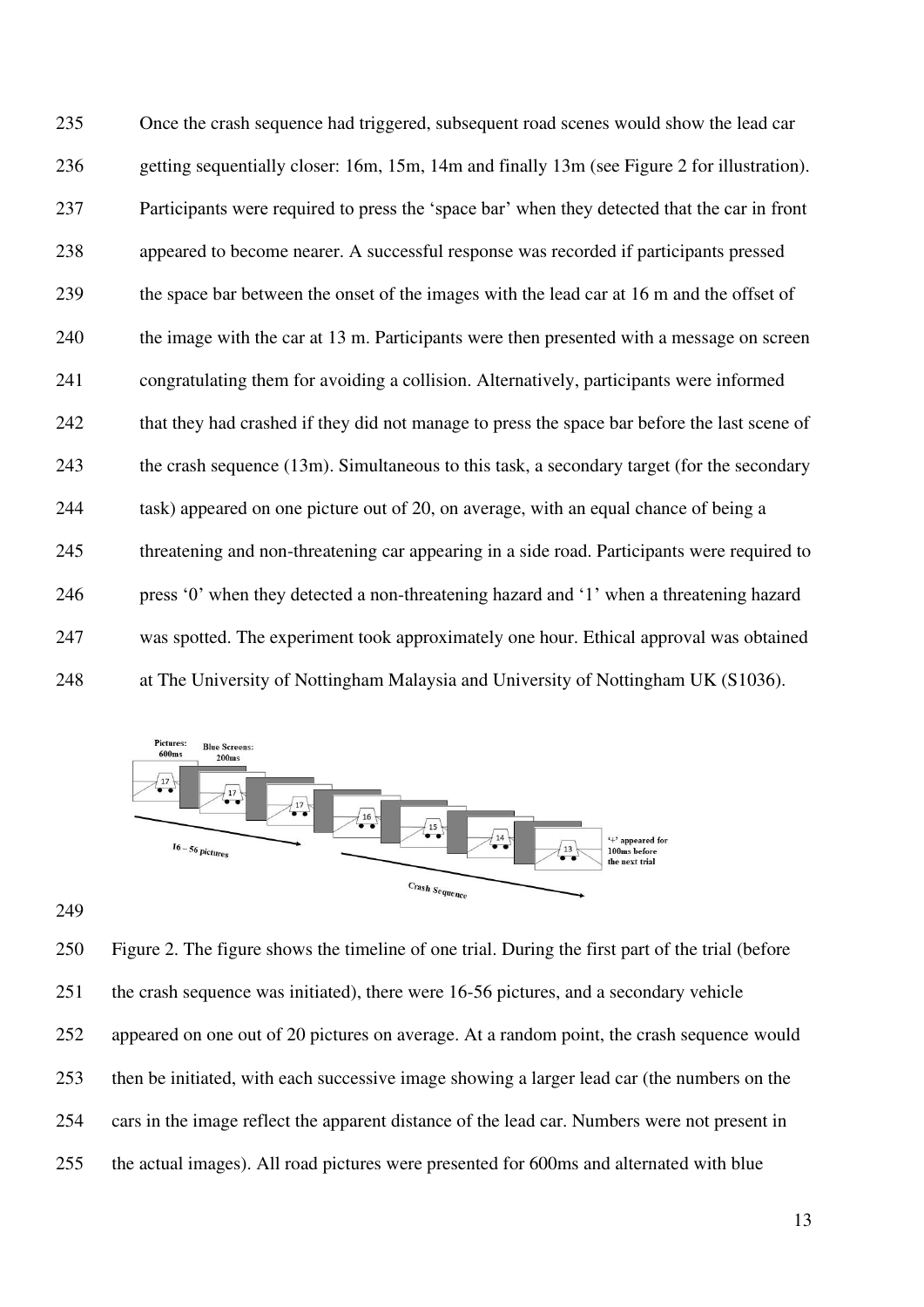256 screens (200ms). A fixation point (100ms) was then presented before the beginning of the 257 next trial.

- 258
- 

### 259 3. Results

| 260 | 3.1. Primary Task |
|-----|-------------------|
|-----|-------------------|

261 The primary task required drivers to respond as quickly as possible when the car in front

262 appeared to become nearer. Percentage accuracy, and response times to the primary task were

263 compared across conditions via a 2 (Malaysian or UK drivers) x 2 (Malaysian or UK roads) x

264 2 (experienced drivers or novices) x 3 (rural, suburban or urban) mixed Analysis of Variance

265 (ANOVA).

266 3.1.1. Accuracy (%)

267 Table 1. The accuracy in the primary task of UK and Malaysian drivers with different levels

268 of experience for different road countries and road types

| Accuracy |          |                |                   |                |                   |  |
|----------|----------|----------------|-------------------|----------------|-------------------|--|
| $(\%)$   |          |                | <b>UK Drivers</b> |                | <b>MY</b> Drivers |  |
|          |          | <b>Novices</b> | Experienced       | <b>Novices</b> | Experienced       |  |
| UK Road  | Rural    | 92.61 (11.37)  | 95.77 (6.43)      | 94.00 (13.92)  | 89.05 (11.36)     |  |
|          | Suburban | 89.13 (11.25)  | 90.77 (14.12)     | 84.79 (17.09)  | 88.10 (15.04)     |  |
|          | Urban    | 80.87 (12.76)  | 84.23 (14.19)     | 72.63 (24.84)  | 73.81 (18.30)     |  |
|          | Average  | 87.54 (11.79)  | 90.26 (11.58)     | 83.81 (18.62)  | 83.65 (14.90)     |  |
| MY Road  | Rural    | 92.17 (13.47)  | 94.23 (9.87)      | 86.00 (16.98)  | 90.00(12.65)      |  |
|          | Suburban | 87.39 (16.85)  | 94.62 (8.59)      | 89.00 (14.83)  | 90.48 (12.44)     |  |
|          | Urban    | 83.48 (17.99)  | 91.92 (11.32)     | 81.00 (14.83)  | 80.00 (16.73)     |  |
|          | Average  | 87.68 (16.10)  | 93.59 (9.93)      | 85.33 (15.55)  | 86.83 (13.94)     |  |

269

270 Table 1 shows accuracy in the primary task (percentage of crashes detected) for the 271 various driver groups across different road types. There was a significant main effect of 272 nationality,  $F(1, 86) = 5.00$ ,  $p = .03$ ,  $\eta_p^2 = .06$ , whereby UK drivers were more accurate (*M* = 273 89.77, *SD* = 11.37) than Malaysian drivers (*M* = 84.91, *SD* = 15.75) in detecting crash 274 sequences. A main effect of road type was also found,  $F(2, 172) = 62.79, p < .001, \eta_p^2 = .42$ ). 275 Pairwise comparisons (with Bonferroni correction) showed that drivers were more accurate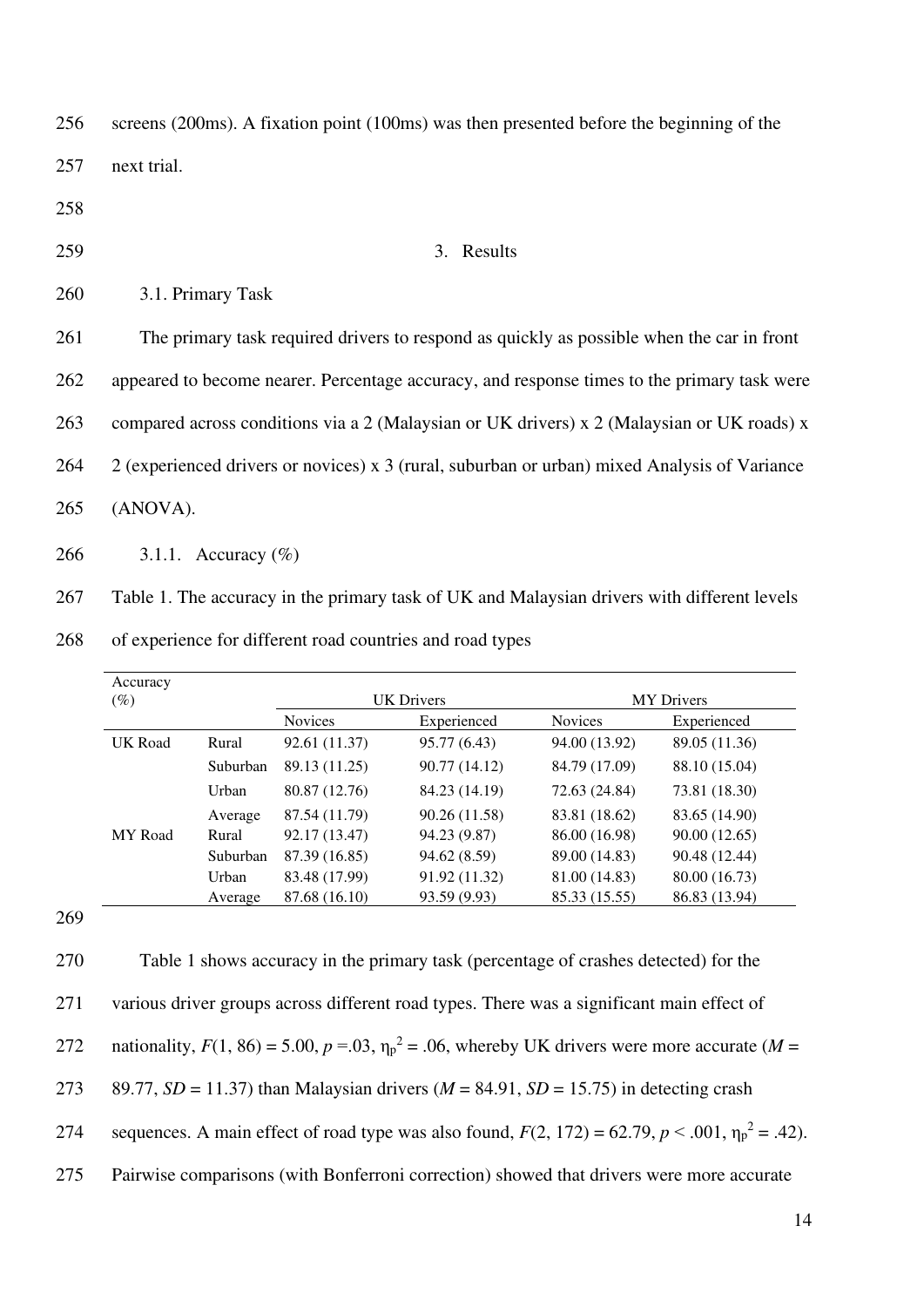- 276 on rural ( $M = 91.73$ ,  $SD = 12.00$ ) than suburban roads ( $M = 89.29$ ,  $SD = 13.78$ ),  $p \le 0.05$  and 277 rural than urban ( $M = 81.00$ ,  $SD = 16.37$ ),  $p < .001$ . Drivers were also more accurate on
- 278 suburban than urban roads,  $p < .001$ . There was no main effect of experience,  $F(1, 86) = 1.31$ ,



279  $p = .25$ ,  $\eta_p^2 = .02$  and road country,  $F(1, 86) = 2.66$ ,  $p = .11$ ,  $\eta_p^2 = .03$ .

281 Figure 3. UK and Malaysian drivers' accuracy (%) on different road types (error bars depict 282 standard error of the mean)

| 283 | There was a significant interaction between road type and nationality, $F(2, 172) = 4.61$ , p                    |
|-----|------------------------------------------------------------------------------------------------------------------|
| 284 | $= .01$ , $\eta_p^2 = .05$ (see Figure 3). Independent samples <i>t</i> -tests revealed that UK drivers (85.31%) |
| 285 | were better at detecting crash sequences than Malaysian drivers (76.86%) only on urban                           |
| 286 | roads, $t(88) = 2.82$ , $p \le 0.01$ . One-way ANOVAs showed that UK drivers ( $F(2, 96) = 25.94$ , p            |
| 287 | $\leq$ .001, $\eta_p^2$ = .35) were more accurate on rural (93.78%) than suburban (90.61%), p $\leq$ .05 and     |
| 288 | rural than urban roads (85.31%), $p < .001$ ; but Malaysian drivers ( $F(2, 80) = 35.76$ , $p < .001$ ,          |
| 289 | $\eta_p^2$ = .42) were no different in accuracy on rural (89.76%) and suburban roads (88.12%), and               |
| 290 | were only significantly less accurate in urban roads (76.86%) as compared to rural, $p \le 0.001$                |
| 291 | and suburban roads, $p \leq .001$ .                                                                              |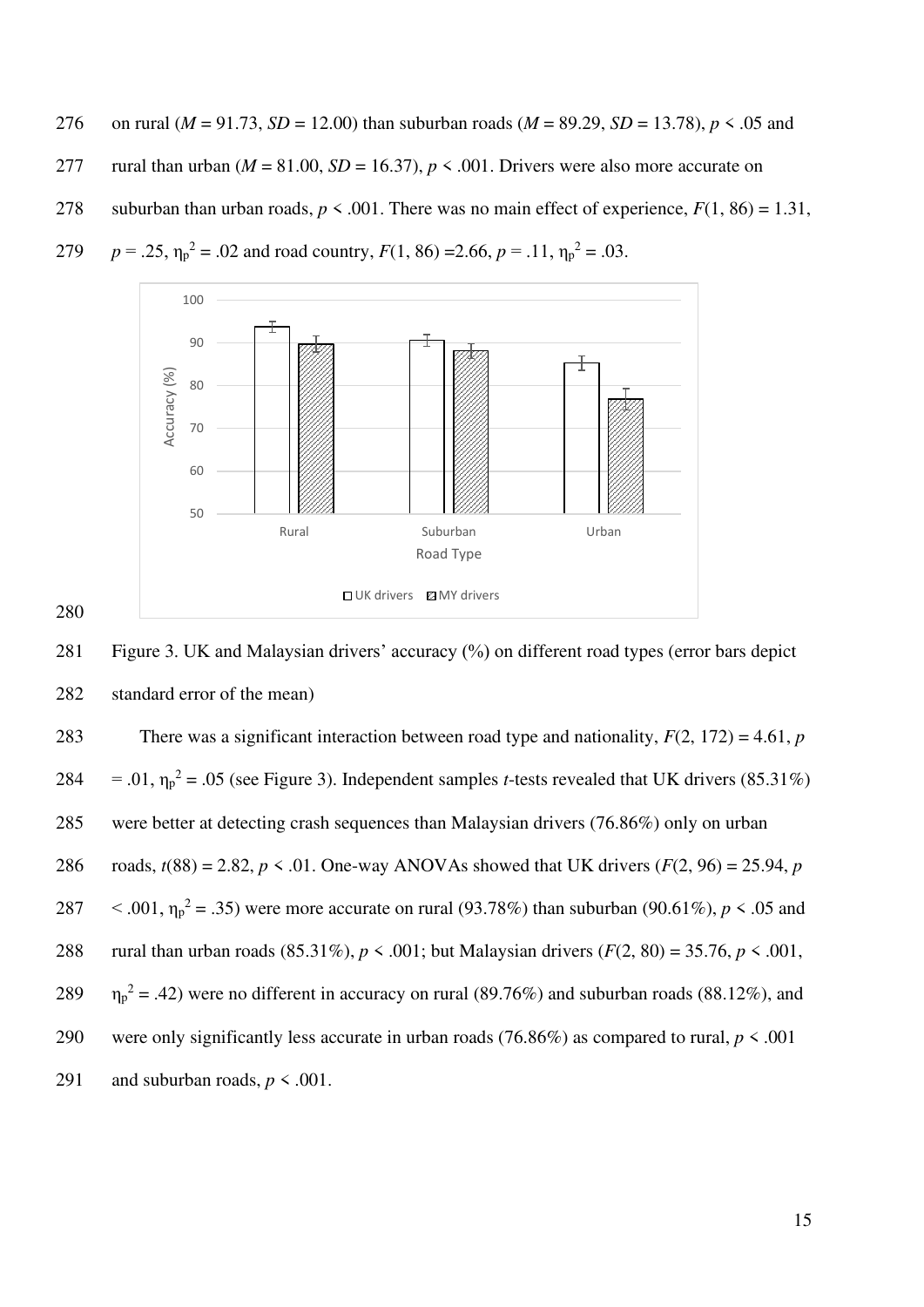

293 Figure 4. Drivers' accuracy (%) on different road types and road countries (error bars depict 294 standard error of the mean)

295 There was also a significant interaction between road country and road type,  $F(2, 172) =$ 

296  $7.76$ ,  $p = .001$ ,  $\eta_p^2 = .08$  (see Figure 4). Paired samples t-tests revealed that drivers were

297 significantly better on Malaysian urban roads (84.56%) than UK urban roads (78.36%), *t*(89)

298 = 3.23,  $p \le 0.005$  but there was no difference between the two countries for the other road

299 types.

292

300 3.1.2. Reaction Time (ms)

| 301 | Table 2. The reaction times (ms) in the primary task of UK and Malaysian drivers with |  |  |  |  |
|-----|---------------------------------------------------------------------------------------|--|--|--|--|
|     |                                                                                       |  |  |  |  |

302 different levels of experience for different road countries and road types.

| Reaction Time (RT) |          |                | <b>UK Drivers</b> |                | <b>MY</b> Drivers |  |  |
|--------------------|----------|----------------|-------------------|----------------|-------------------|--|--|
|                    |          | <b>Novices</b> | Experienced       | <b>Novices</b> | Experienced       |  |  |
| <b>UK Road</b>     | Rural    | 2306 (424)     | 2232 (321)        | 2273 (477)     | 2119 (524)        |  |  |
|                    | Suburban | 2293 (294)     | 2216 (431)        | 2397 (553)     | 2144 (569)        |  |  |
|                    | Urban    | 2595 (308)     | 2424 (477)        | 2567 (552)     | 2400 (651)        |  |  |
|                    | Average  | 2398 (342)     | 2291 (410)        | 2412 (528)     | 2221 (581)        |  |  |
| <b>MY</b> Road     | Rural    | 2408 (311)     | 2265 (341)        | 2471 (420)     | 2227 (699)        |  |  |
|                    | Suburban | 2410 (235)     | 2330 (278)        | 2393 (534)     | 2118 (622)        |  |  |
|                    | Urban    | 2526 (443)     | 2345 (461)        | 2593 (523)     | 2383 (568)        |  |  |
|                    | Average  | 2448 (330)     | 2313 (361)        | 2486 (492)     | 2243 (630)        |  |  |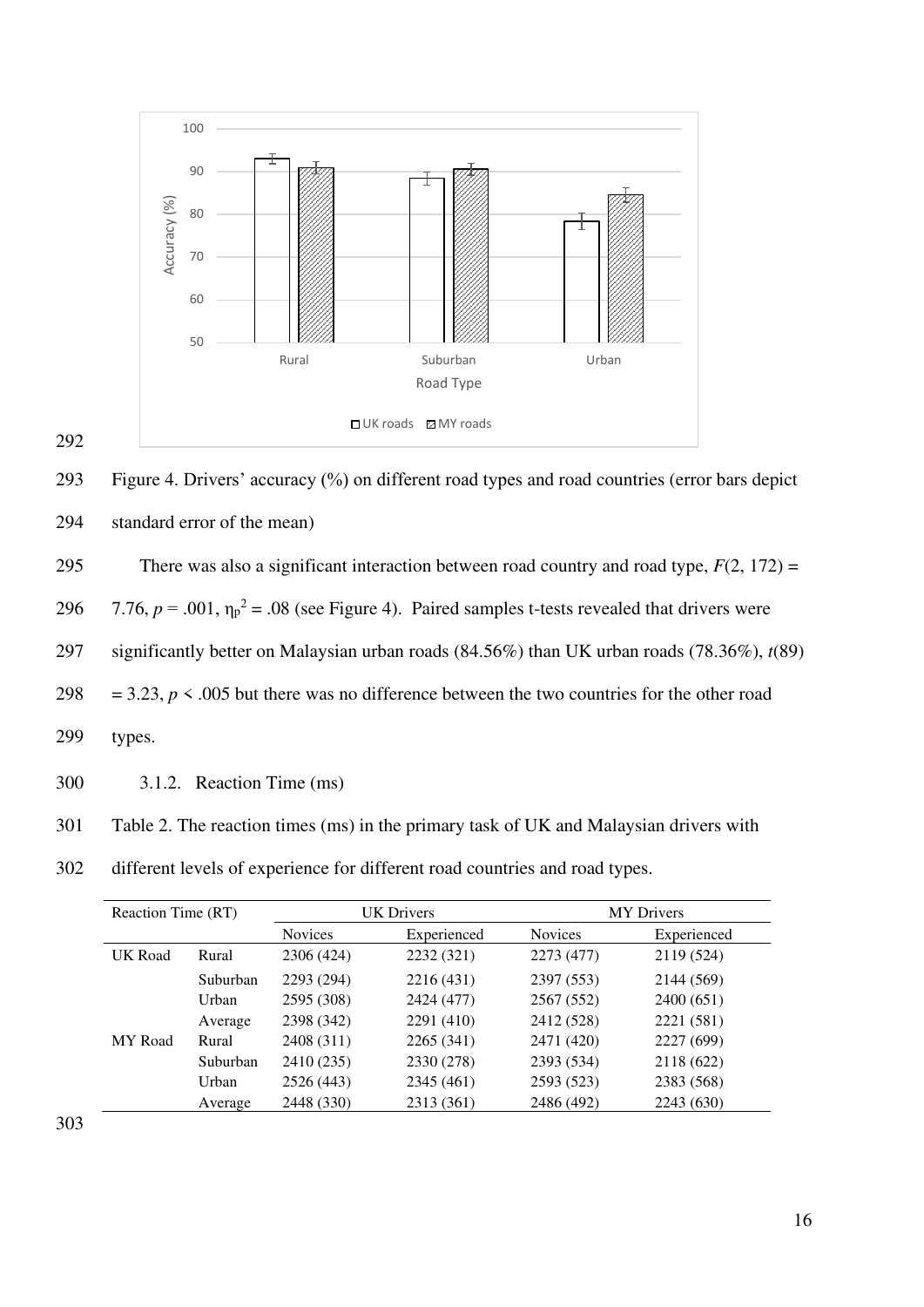304 Where drivers made a correct response, reaction times were calculated. Table 2 shows the 305 mean reaction time for the various driver groups completing the primary task across different 306 road types. Experienced drivers (*M* = 2267 ms, *SD* = 495) were significantly faster at 307 detecting crash sequences than novice drivers  $(M = 2436 \text{ ms}, SD = 423)$ ,  $F(1, 86) = 4.36$ ,  $p =$ 308 .04,  $\eta_p^2 = 0.05$ . There was also a significant main effect of road type,  $F(2, 127) = 26.15$ ,  $p \le$ 309 .001,  $\eta_p^2 = 0.23$ . Pairwise comparisons with Bonferroni correction revealed that drivers were 310 faster on rural (*M* = 2288, *SD* = 440) than urban roads (*M* = 2479, *SD* = 498), *p* < .001; and 311 were faster on suburban ( $M = 2288$ ,  $SD = 440$ ) than urban roads,  $p \le .001$ ; with no difference 312 between rural and suburban roads. There was no main effect of nationality,  $F(1, 86) = .07$ , *p* 313 = .79,  $\eta_p^2$  = .001 and road country  $F(1, 86) = 1.67$ ,  $p = .20$ ,  $\eta_p^2 = .02$ .

314 There was a significant interaction between road country and road type, *F*(2, 172) = 3.60, 315  $p = .03$ ,  $\eta_p^2 = .04$ . Paired samples *t*-tests showed that this interaction is caused by participants 316 responding significantly faster for UK (2234ms) than Malaysian (2338ms) rural roads, *t*(89)  $317 = 2.65$ ,  $p = .01$ , while there was no such difference for suburban or urban roads. No other 318 effects or interactions were found.

319

320 3.2. Secondary Task

321 The secondary task required drivers to identify the threatening (pressing '1') and non-322 threatening (pressing '0') peripheral vehicles as quickly as possible, while simultaneously 323 performing the primary task. 2 (Malaysian or UK drivers) x 2 (Malaysian or UK roads) x 2 324 (experienced drivers or novices) x 3 (rural, suburban or urban) mixed ANOVAs were 325 conducted for both accuracy (correctly identified the threat level) and reaction time. 326 3.2.1. Accuracy in identification  $(\%)$ 

327 Table 3. The accuracy in the secondary task of UK and Malaysian drivers with different

328 levels of experience for different road countries and road types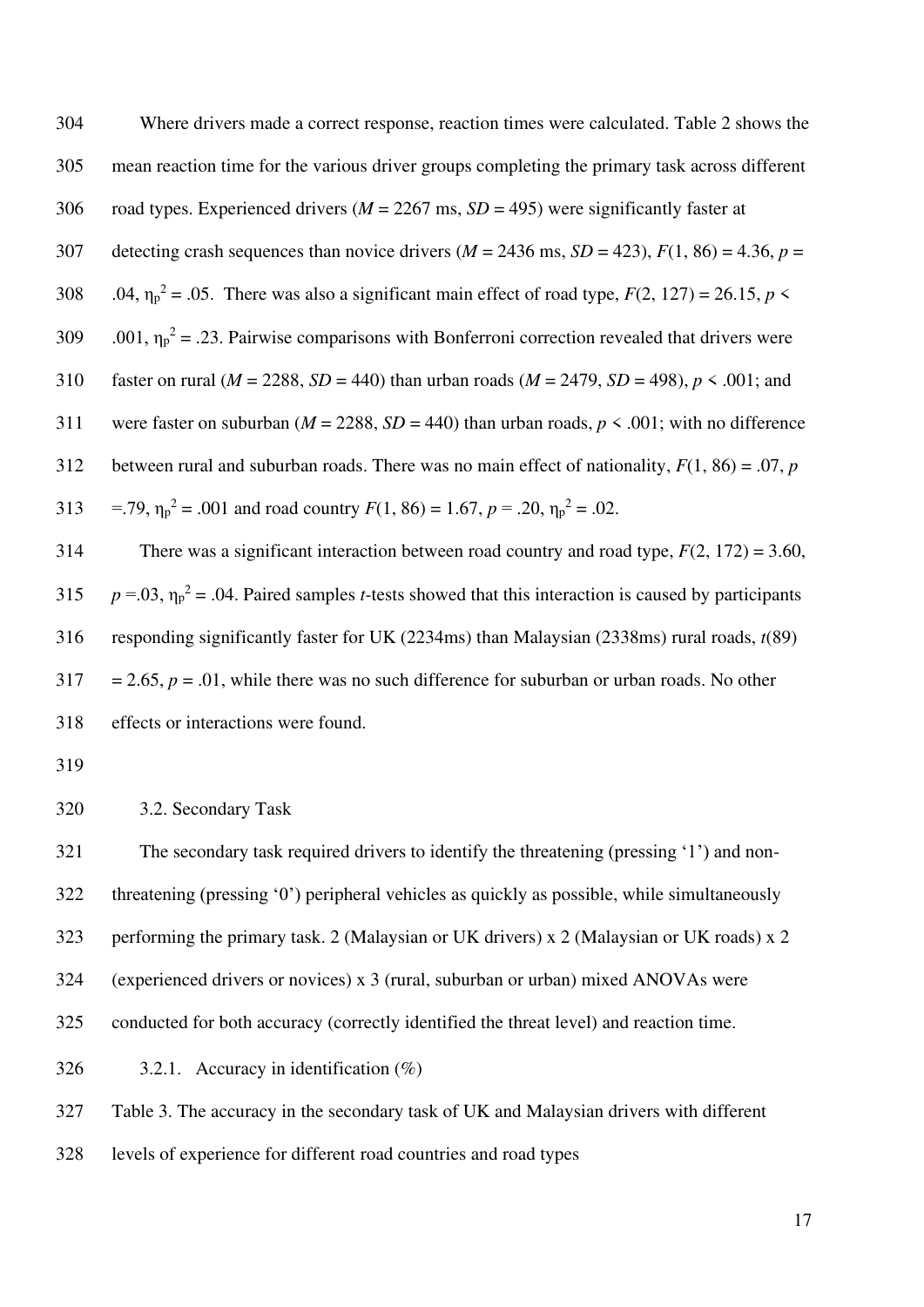| Accuracy       |          |                |                   |                   |               |
|----------------|----------|----------------|-------------------|-------------------|---------------|
| $(\%)$         |          |                | <b>UK Drivers</b> | <b>MY</b> Drivers |               |
|                |          | <b>Novices</b> | Experienced       | <b>Novices</b>    | Experienced   |
| <b>UK Road</b> | Rural    | 63.22 (28.29)  | 75.88 (16.66)     | 58.23 (27.47)     | 63.90 (26.73) |
|                | Suburban | 63.11 (29.34)  | 73.25 (21.27)     | 54.51 (28.14)     | 59.68 (27.44) |
|                | Urban    | 59.78 (33.01)  | 75.34 (18.02)     | 58.14 (25.44)     | 55.43 (26.72) |
|                | Average  | 62.04(30.21)   | 74.82 (18.65)     | 56.96 (27.02)     | 59.67 (26.96) |
| <b>MY</b> Road | Rural    | 66.08 (24.42)  | 77.11 (15.97)     | 59.04 (26.86)     | 66.48 (28.49) |
|                | Suburban | 64.63 (22.47)  | 77.48 (18.71)     | 61.53(25.97)      | 70.16 (25.15) |
|                | Urban    | 59.53 (28.33)  | 75.58 (20.34)     | 56.76 (25.47)     | 54.80 (25.64) |
|                | Average  | 63.41 (25.07)  | 76.72 (18.34)     | 59.11 (26.1)      | 63.81 (26.43) |

330 Table 3 shows accuracy in detecting threatening and non-threatening hazards for the 331 various driver groups across differing road types. UK drivers (*M* = 69.25, *SD* = 23.07) were more accurate than Malaysian drivers,  $(M = 59.89, SD = 26.63)$ ,  $F(1, 86) = 4.10, p < .05, \eta_p^2$ 332 333 = .046. A main effect of road type was found,  $F(2, 172) = 9.64$ ,  $p < .001$ ,  $\eta_p^2 = .037$ . Pairwise 334 comparisons revealed that drivers were more accurate on rural roads  $(M = 66.24, SD = 24.36)$ 335 than urban roads ( $M = 61.92$ ,  $SD = 25.37$ ),  $p < .001$  and also more accurate on suburban ( $M =$ 336 65.54,  $SD = 24.81$  than urban roads,  $p \le 0.005$ .

337



338

339 Figure 5. The accuracy (%) of UK and Malaysian drivers with different experience levels on

340 different road types (error bars depict standard error of the mean)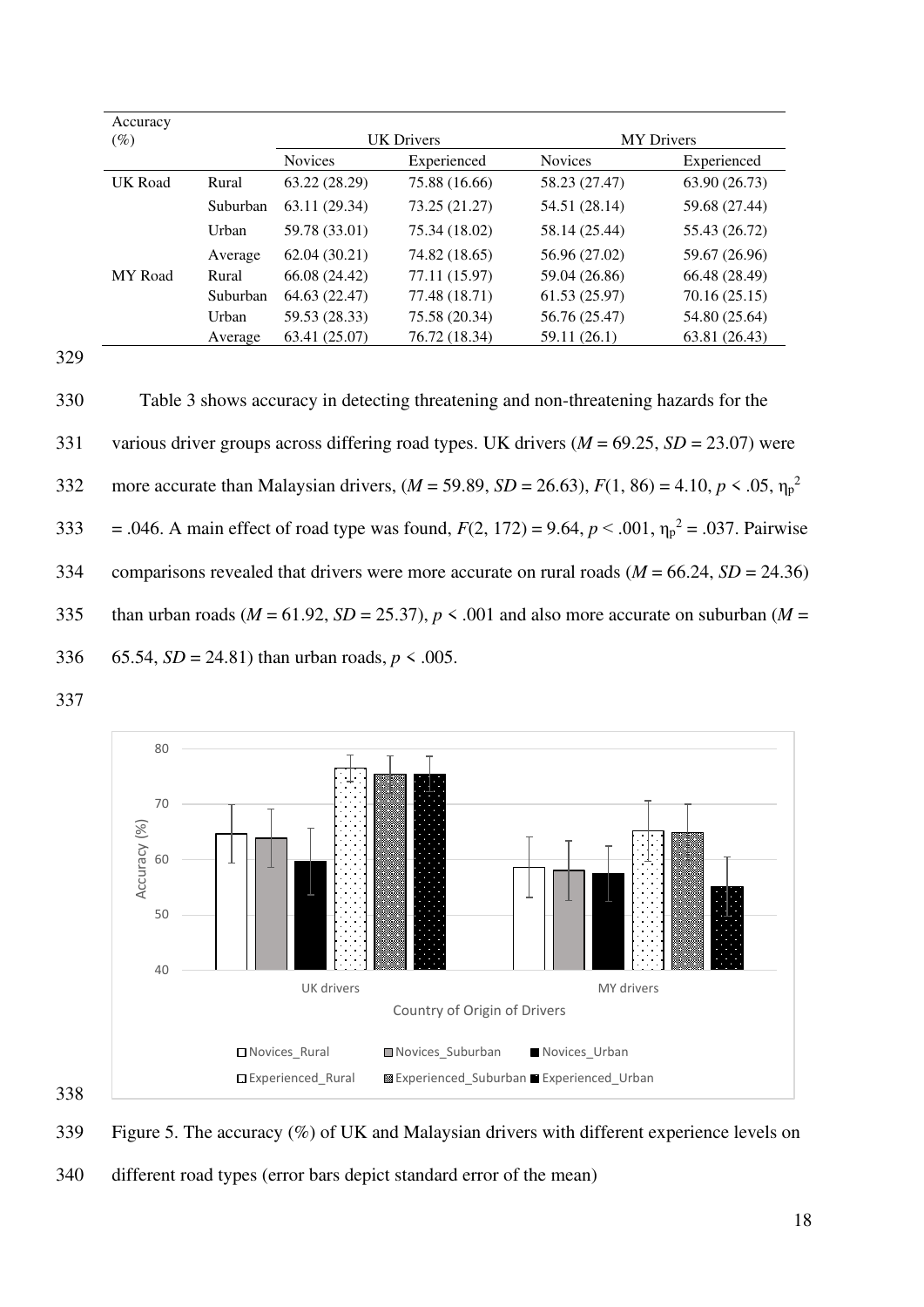341 A three-way interaction was found between road type, nationality and experience (see  $5$ ),  $F(2, 172) = 6.50$ ,  $p < .005$ ,  $\eta_p^2 = .07$ . To further investigate this interaction, two 2 343 (experience) x 3 (road type) mixed ANOVAs were conducted.

For UK drivers, there was a main effect of experience,  $F(1, 47) = 4.91$ ,  $p = .032$ ,  $\eta_p^2 =$ 345 .095, whereby experienced drivers (62.73%) were more accurate than novices (75.77%). No 346 other main effect or interaction was found.

347 For Malaysian drivers, there was no main effect of experience but there was a main 348 effect of road type,  $F(2, 78) = 7.44$ ,  $p = .001$ ,  $\eta_p^2 = .16$ . Pairwise comparisons with 349 Bonferroni correction showed that drivers were significantly more accurate for rural 350 (61.92%) than urban (56.29%), *p* = .001; and suburban (61.47%) than urban, *p* = .013, but 351 there was no difference for rural and suburban. There was an interaction between road type 352 and experience,  $F(2, 78) = 5.20$ ,  $p < .01$ ,  $\eta_p^2 = .12$ . Post hoc ANOVAs showed that there was 353 no effect of road type for novices but there was for experienced drivers,  $F(2, 40) = 13.98$ ,  $p \le$ 354 .001,  $\eta_p^2 = .41$ . Pairwise comparisons with Bonferroni correction revealed that Malaysian 355 experienced drivers were significantly better for rural (71.44%) than urban (66.37%),  $p =$ 356 .001; and suburban (70.70%) than urban roads, *p* < .001. Experienced drivers were also 357 significantly more accurate than novices for rural roads (*t*(88) = 2.04, *p* = .046; experienced 358 71.44% and novices 61.85%), and suburban roads (*t*(88) = 2.04, *p* = .050; experienced 359 70.70% and novices 61.15%) but not on urban roads (*t*(88) = 1.51, *p* = .134).

360

361 In addition, there was a two-way interaction between road country and road type, *F*(2,  $172$ ) = 3.43,  $p = .035$ ,  $\eta_p^2 = .038$ . Paired samples t-tests showed that drivers are more accurate 363 on Malaysian suburban (68.94%) than UK suburban roads (63.33%), *t*(89) = 2.55, *p* = .013. 364 No differences were found on the other road types.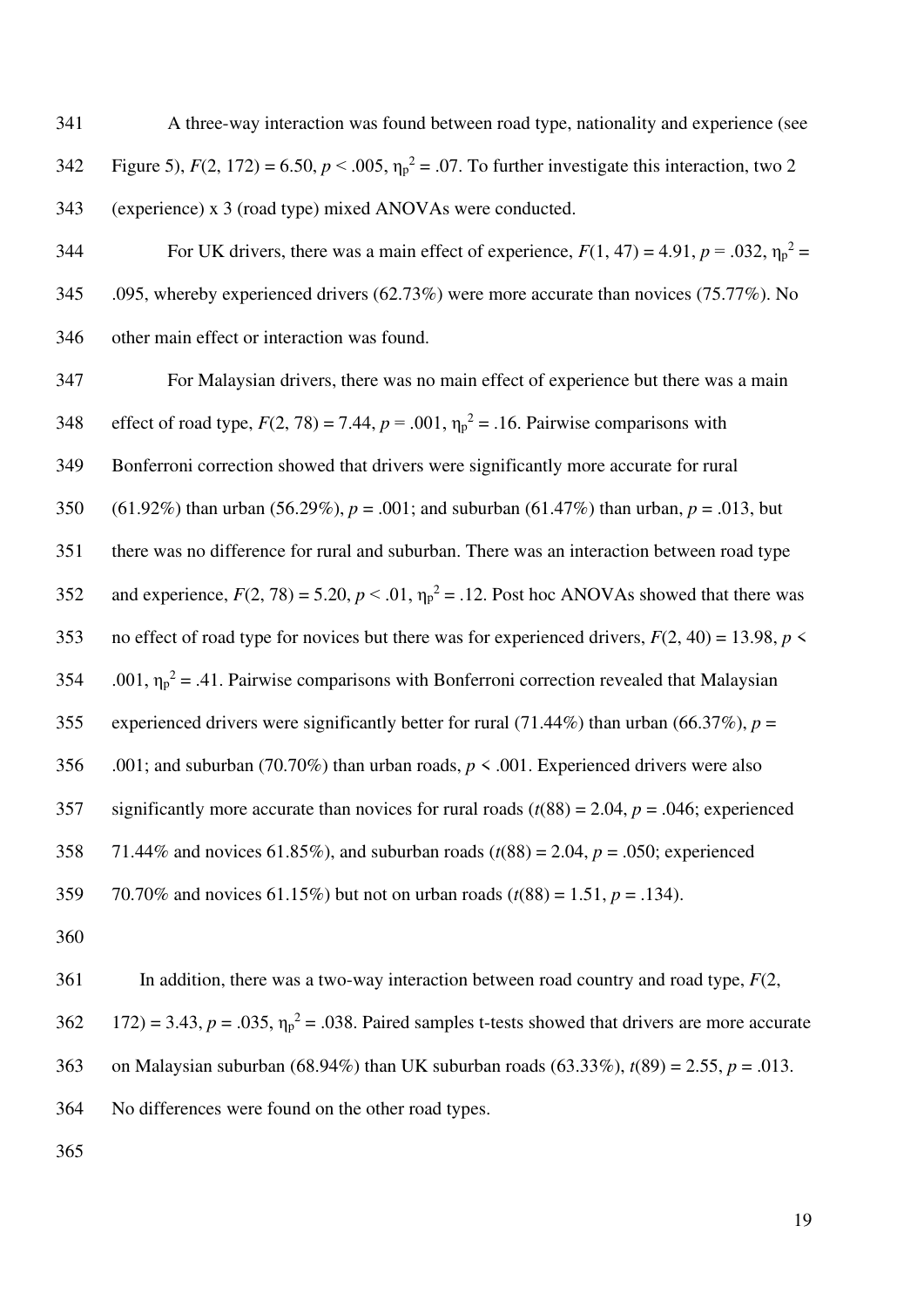# 366 3.2.2. Reaction Time (ms)

| 367 | Table 4. The reaction times (ms) in the secondary task of UK and Malaysian drivers with |  |  |  |
|-----|-----------------------------------------------------------------------------------------|--|--|--|
|     |                                                                                         |  |  |  |

| Reaction Time (RT) |          | <b>UK Drivers</b> |             | <b>MY</b> Drivers |             |
|--------------------|----------|-------------------|-------------|-------------------|-------------|
|                    |          | <b>Novices</b>    | Experienced | <b>Novices</b>    | Experienced |
| UK Road            | Rural    | 751 (129)         | 720 (114)   | 767 (120)         | 775 (68)    |
|                    | Suburban | 811 (152)         | 766 (118)   | 857 (293)         | 800 (78)    |
|                    | Urban    | 861 (211)         | 790 (135)   | 917 (218)         | 937 (215)   |
|                    | Average  | 808 (164)         | 759 (122)   | 847 (210)         | 837 (120)   |
| <b>MY</b> Road     | Rural    | 727 (93)          | 746 (144)   | 770 (159)         | 744 (111)   |
|                    | Suburban | 761 (80)          | 704 (81)    | 802 (263)         | 776 (151)   |
|                    | Urban    | 846 (129)         | 863 (138)   | 921 (238)         | 912 (169)   |
|                    | Average  | 778 (101)         | 771 (121)   | 831 (220)         | 811 (144)   |

368 different levels of experience for different road countries and road types.

| 370 | Where correct responses were made (pressing '1' when a threatening hazard was spotted                     |
|-----|-----------------------------------------------------------------------------------------------------------|
| 371 | and '0' when a non-threatening hazard was spotted), reaction times were calculated. Table 4               |
| 372 | shows the reaction time for correctly identifying the secondary vehicles, for the various driver          |
| 373 | groups when completing the secondary task across different road types. There was a                        |
| 374 | significant main effect of road type, $F(2, 132) = 78.47$ , $p < .001$ , $\eta_p^2 = .54$ . Pairwise      |
| 375 | comparisons revealed that drivers were significantly faster on rural roads ( $M = 750$ , $SD =$           |
| 376 | 117) than suburban roads ( $M = 785$ , $SD = 152$ ), $p \le 0.001$ , rural roads than urban roads ( $M =$ |
| 377 | 881, $SD = 182$ , $p \le 0.001$ and suburban roads than urban roads, $p \le 0.001$ .                      |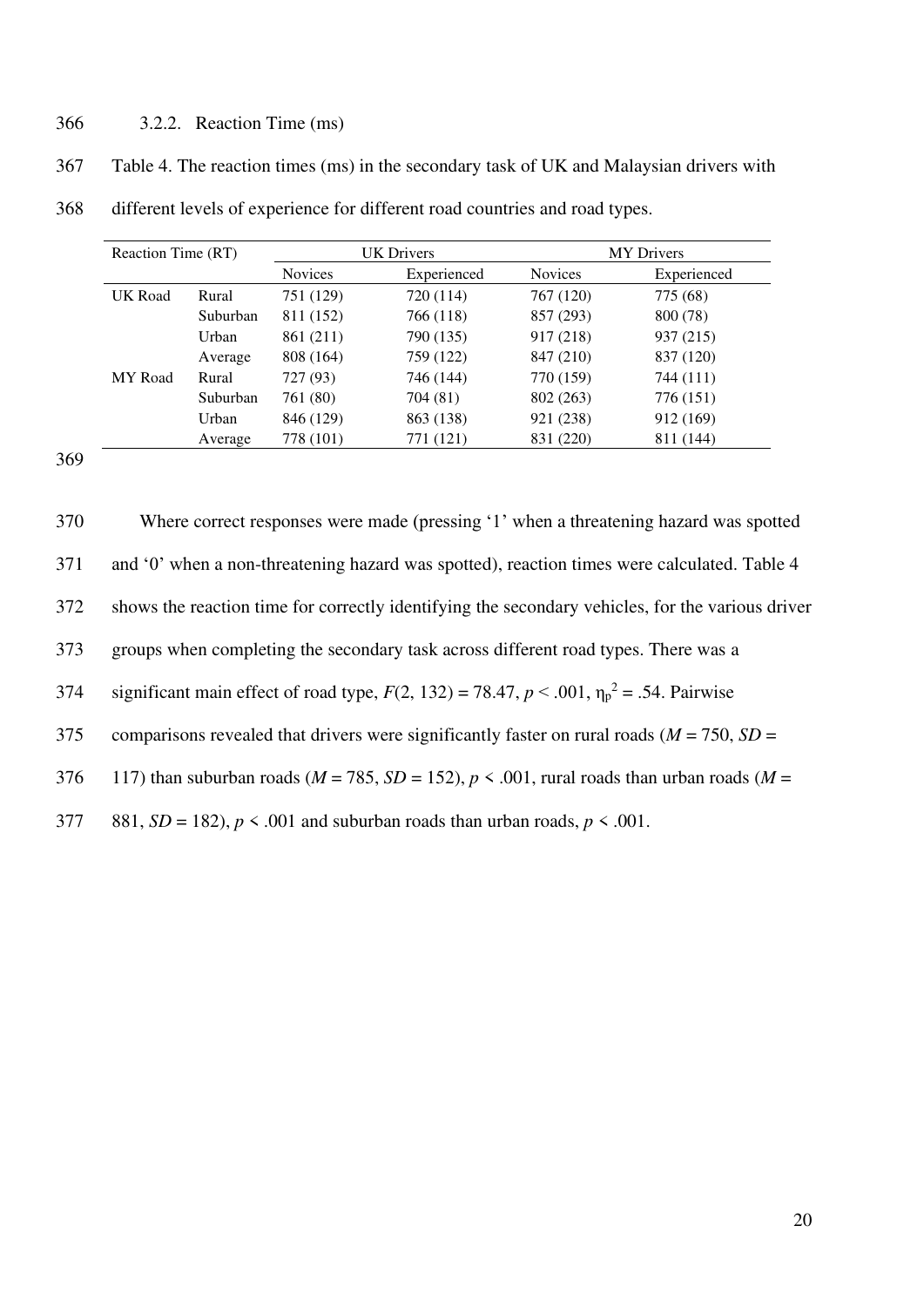

379 Figure 6. UK and Malaysian drivers' reaction time (ms) in the secondary task on different 380 road types (error bars depict standard error of the mean)

381 There was an interaction between road type and nationality (see Figure 6), *F*(2, 132) = 382  $3.16, p = .046, \eta_p^2 = .046$ . Independent samples t-tests revealed that UK drivers (835ms) were 383 faster (approaching significant) than Malaysian drivers (901ms) only on urban roads, *t*(76) = 384 1.85, *p* = .068. Differences were not found for any other road type. One-way ANOVAs revealed a significant main effect of road type for UK drivers,  $F(2, 80) = 44.29$ ,  $p < .001$ ,  $\eta_p^2$ 385 386 = .53 (pairwise comparisons with Bonferroni correction showed no difference between rural 387 and suburban roads but differences between the other road types, *p* < .001) and also 388 Malaysian drivers,  $F(2, 56) = 34.74$ ,  $p < .001$ ,  $\eta_p^2 = .55$  (pairwise comparisons with 389 Bonferroni correction showed differences between all 3 road types, drivers were faster on 390 rural than suburban roads,  $p = .042$ ; rural than urban,  $p \le .001$ ; and suburban than urban,  $p \le$ 391 .001).

392 Finally, there was also an interaction between road country and road type, *F*(2, 132) = 393  $4.52$ ,  $p = .019$ ,  $\eta_p^2 = .064$ . Paired samples t-tests revealed that drivers were significantly faster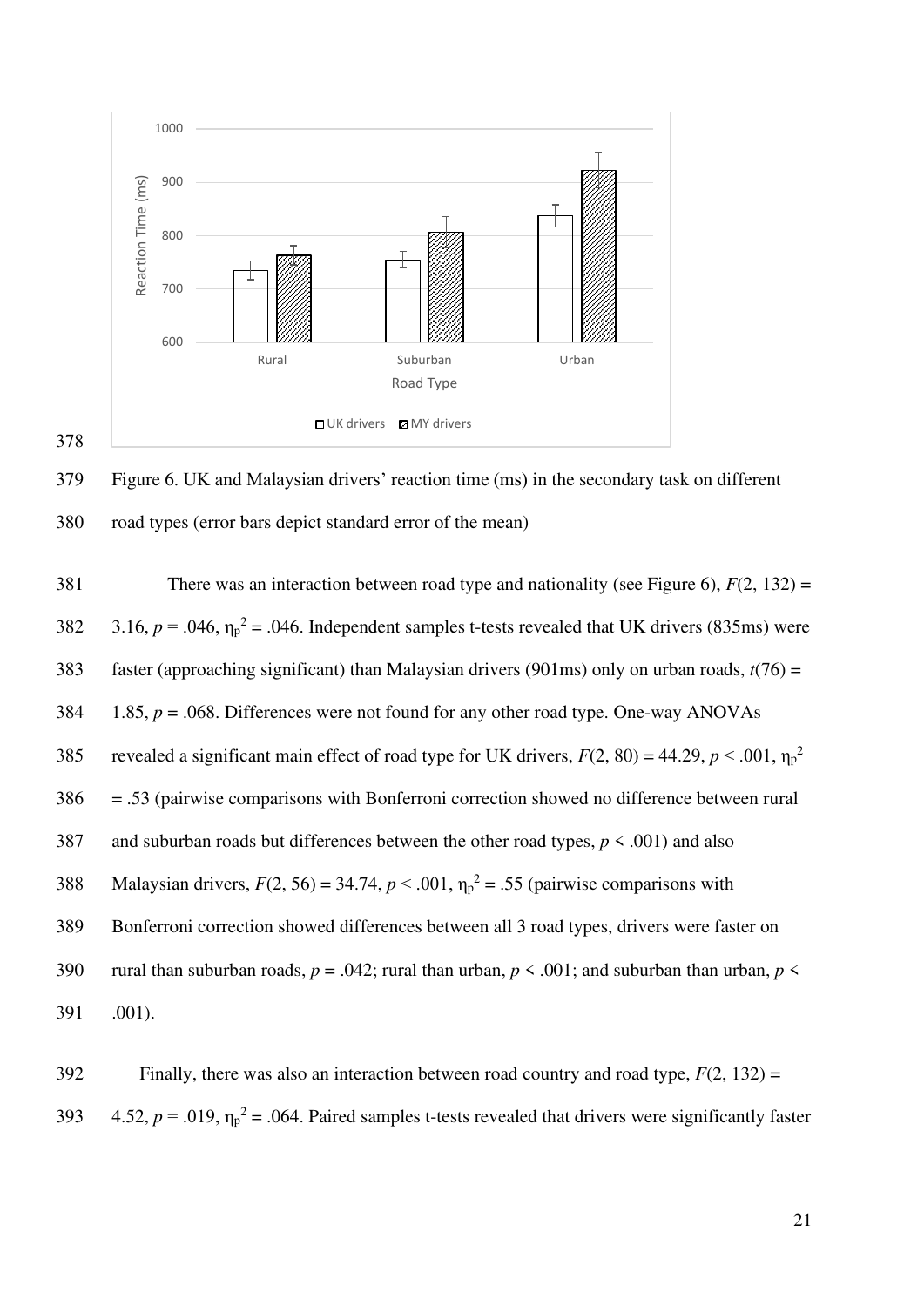394 on Malaysian suburban (752ms) than UK suburban roads (808ms),  $t(76) = 2.66$ ,  $p \le 0.01$  while 395 differences was not found on other road types.

396 3.2.3. Accuracy in detection  $(\% )$ 

397 A further analysis was conducted to investigate drivers' accuracy in detecting the secondary 398 vehicles regardless of the accuracy in identification of whether it was a 'threatening' or 'non-399 threatening' hazard. For example, drivers were asked to press '0' for non-threatening hazard, 400 but if the driver had pressed '1' instead, in this detection analysis the responses were still 401 considered as correct. This analysis was conducted to determine whether the previously 402 observed difference in accuracy for UK and Malaysian drivers was due to failures in 403 detection or categorisation errors (where the driver detects a peripheral hazard but fails to 404 correctly identify its threat level). This is particularly relevant because parking bays at an 405 angle to the road are very common in Malaysia, so Malaysian drivers might be more likely 406 than UK drivers to encounter a reversing vehicle from the roadside onto the main 407 carriageway (Section 3.2.1.). Consequently, Malaysian drivers might not consider a 408 peripheral vehicle pointing away from the carriageway to offer less threat than one that faces 409 towards the roadway, and in fact might even consider a reversing vehicle to be more 410 threatening given the greater difficulty for the driver to see behind the vehicle. This then 411 would potentially cause a disadvantage for Malaysian drivers in making the categorisation. 412

413 Table 5. The accuracy in detecting secondary vehicles of UK and Malaysian drivers with

414 different levels of experience for different road countries and road types

| Accuracy<br>$(\%)$ |          |                | <b>UK</b> Drivers | <b>MY</b> Drivers |               |  |
|--------------------|----------|----------------|-------------------|-------------------|---------------|--|
|                    |          | <b>Novices</b> | Experienced       | <b>Novices</b>    | Experienced   |  |
| UK Road            | Rural    | 84.02 (22.87)  | 97.17 (5.64)      | 79.03 (21.76)     | 82.46 (25.25) |  |
|                    | Suburban | 78.90 (24.48)  | 91.27 (9.80)      | 67.19 (27.34)     | 73.85 (27.34) |  |
|                    | Urban    | 76.97 (28.74)  | 93.54 (9.68)      | 71.97 (23.73)     | 70.01 (27.04) |  |
|                    | Average  | 79.96 (25.36)  | 93.99 (8.37)      | 72.73 (24.28)     | 75.44 (26.54) |  |
| MY Road            | Rural    | 88.30 (18.64)  | 98.00 (5.12)      | 80.42 (27.72)     | 83.99 (23.71) |  |
|                    |          |                |                   |                   |               |  |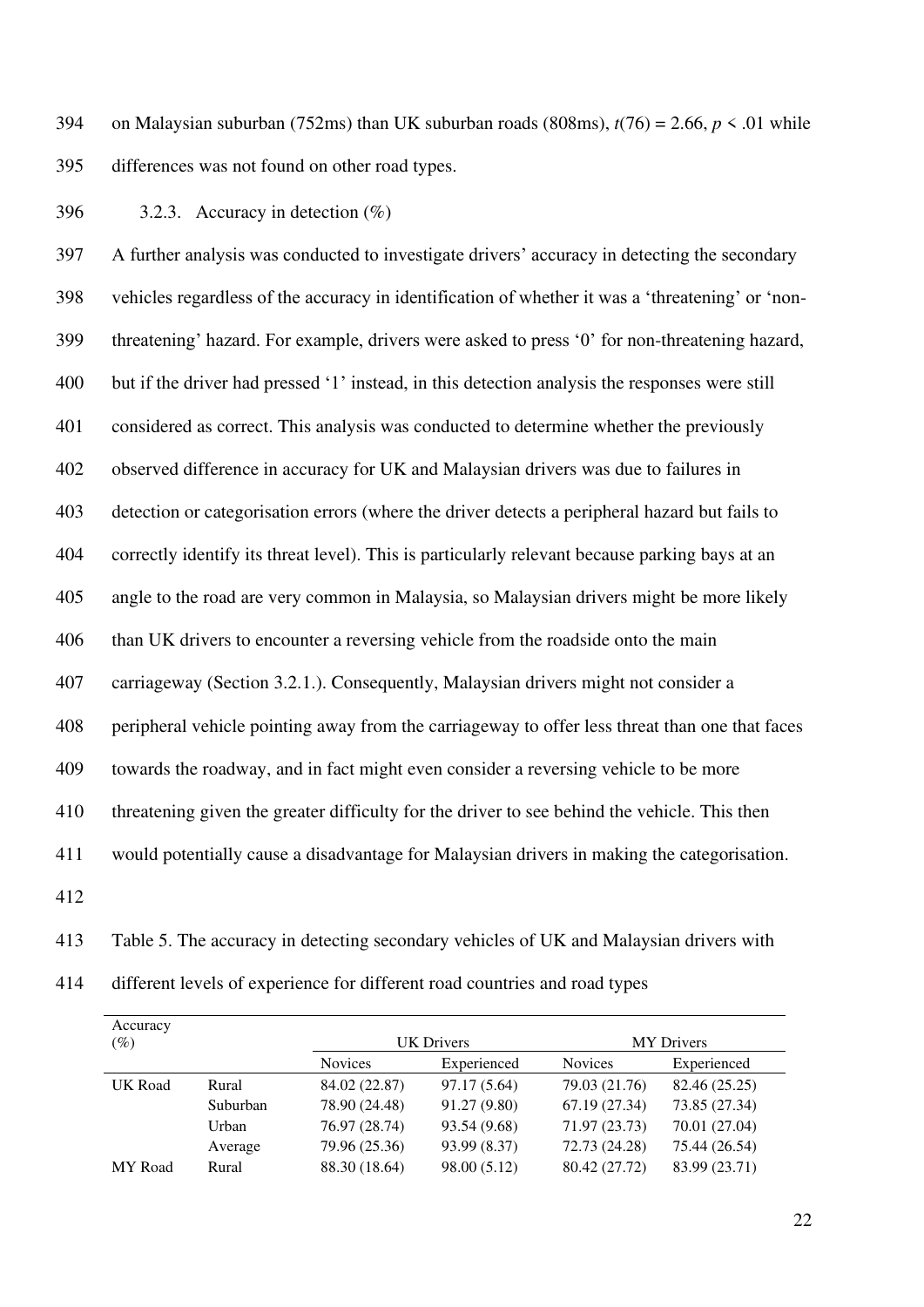| Suburban | 86.65 (19.89) | 96.63 (8.57)  | 81.13 (22.81) | 85.07 (24.85) |
|----------|---------------|---------------|---------------|---------------|
| Urban    | 80.30 (27.31) | 88.07 (15.53) | 70.64 (24.84) | 69.78 (26.01) |
| Average  | 85.08 (21.95) | 94.23 (9.74)  | 77.40 (25.12) | 79.61 (24.86) |

23 416 A 2 x 2 x 2 x 3 mixed ANOVA (see Table 5) found similar main effects as the analyses in 417 Section 3.2.1. UK drivers ( $M = 88.32$ ,  $SD = 16.36$ ) were more accurate than Malaysian 418 drivers,  $(M = 76.30, SD = 25.2), F(1, 86) = 9.19, p < .005, \eta_p^2 = .097$ . A main effect of road 419 type was found,  $F(2, 172) = 46.07$ ,  $p < .001$ ,  $\eta_p^2 = .35$ . Pairwise comparisons with Bonferroni 420 correction revealed significant differences between all 3 pairs of road type, *p*s < .001 (Rural 421 roads: *M* = 86.67, *SD* = 18.84; suburban: *M* = 82.59, *SD* = 20.64; and urban *M* = 77.66, *SD* = 422 22.86). In addition, the effect of road country was significant,  $F(1, 86) = 5.75$ ,  $p = .019$ ,  $\eta_p^2 =$ 423 .063, whereby drivers performed more accurately on Malaysian roads (*M* = 84.08, *SD* = 424 20.42) than UK roads  $(M = 80.53, SD = 21.14)$ . 425 There was also a two-way interaction between road country and road type, *F*(2, 172) = 426 11.44,  $p < .001$ ,  $\eta_p^2 = .117$ . Paired samples t-tests showed that drivers were more accurate on 427 Malaysian suburban (87.94%) than UK suburban roads (78.70%), *t*(89) = 4.80, *p* < .001. No 428 differences were found on the other road types. 429 The previous three-way interaction between road country, nationality and experience 430 found in Section 3.2.1 was not significant in this analysis. No other interaction or main effect 431 was found. 432 4. Discussion 433 4.1.The effects of driver origin and driving experience 434 UK drivers were more accurate than Malaysian drivers in detecting the deceleration of the 435 lead vehicles although this effect was confined to urban roads (primary task), with a medium 436 effect size. Similarly, in the secondary task, which involved the identifying of peripheral 437 vehicles facing towards or away from the roadway, UK drivers also outperformed Malaysian 438 drivers by detecting and identifying more of the vehicles correctly, although the effect size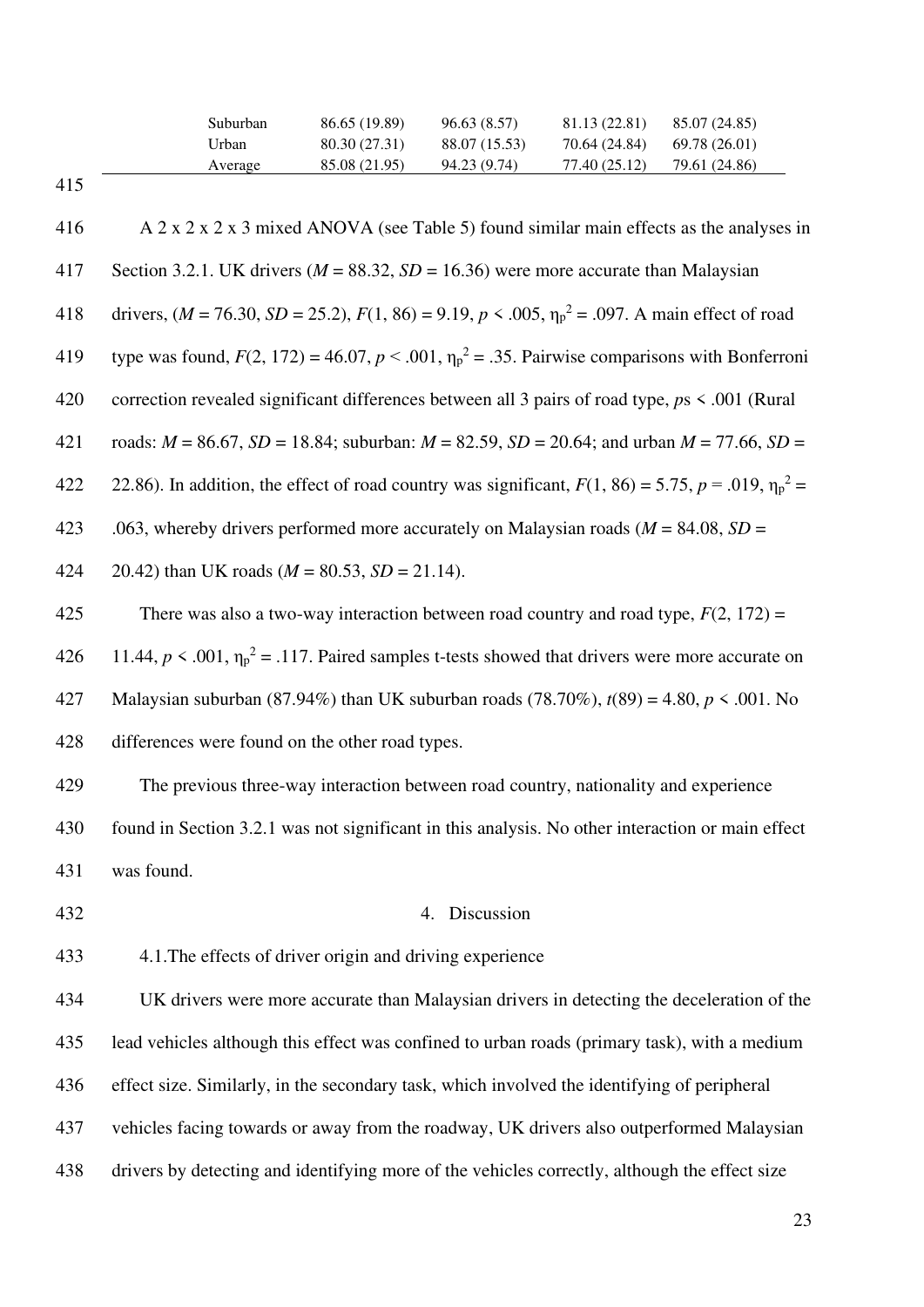439 here was small. The two nationalities did not differ in reaction time in either task (aside from 440 UK drivers being faster than Malaysian drivers in detecting peripheral hazards on suburban 441 roads) suggesting no signs of a trade-off between speed and accuracy, as well as there being 442 no apparent trade-off in performance on the two tasks.

443 This pattern of performance is in line with the previous studies which have found poorer 444 hazard perception task performance in Malaysian than UK drivers matched for experience 445 (Lim et al., 2013; Lim et al., 2014), and suggests that the findings in those previous studies 446 may not be entirely explained by prior experience with hazard perception testing. Instead, the 447 results suggest that Malaysian drivers may be less adept at dividing their attention between 448 different sources of hazard than their UK counterparts.

449 The question remains as to why the Malaysian drivers performed the task less effectively. 450 It has been argued elsewhere that exposure to hazardous environments might result in 451 desensitisation to hazards in general (Lim et al., 2013). A similar argument could perhaps be 452 advanced in that a criterion bias could occur in relation to detecting acceleration. 453 Theoretically, Malaysian drivers could require a greater increase in size of the lead car before 454 they consider it to be decelerating than UK drivers. However, if this was the case, one might 455 expect that the reaction time for detecting deceleration would be greater for Malaysian than 456 UK drivers whereas in fact there was no difference for the two groups. Instead, it seems more 457 likely that Malaysian drivers were using suboptimal attentional strategies, resulting in their 458 sometimes missing the relevant events altogether. Further research that includes more general 459 measures of attention is needed to determine whether these differences in performance are 460 limited to the driving domain or reflect more general cross-cultural differences in dividing 461 attention.

462 In the primary task, effects of experience level were not found in accuracy, but were 463 observed in reaction time, whereby experienced drivers were significantly faster in detecting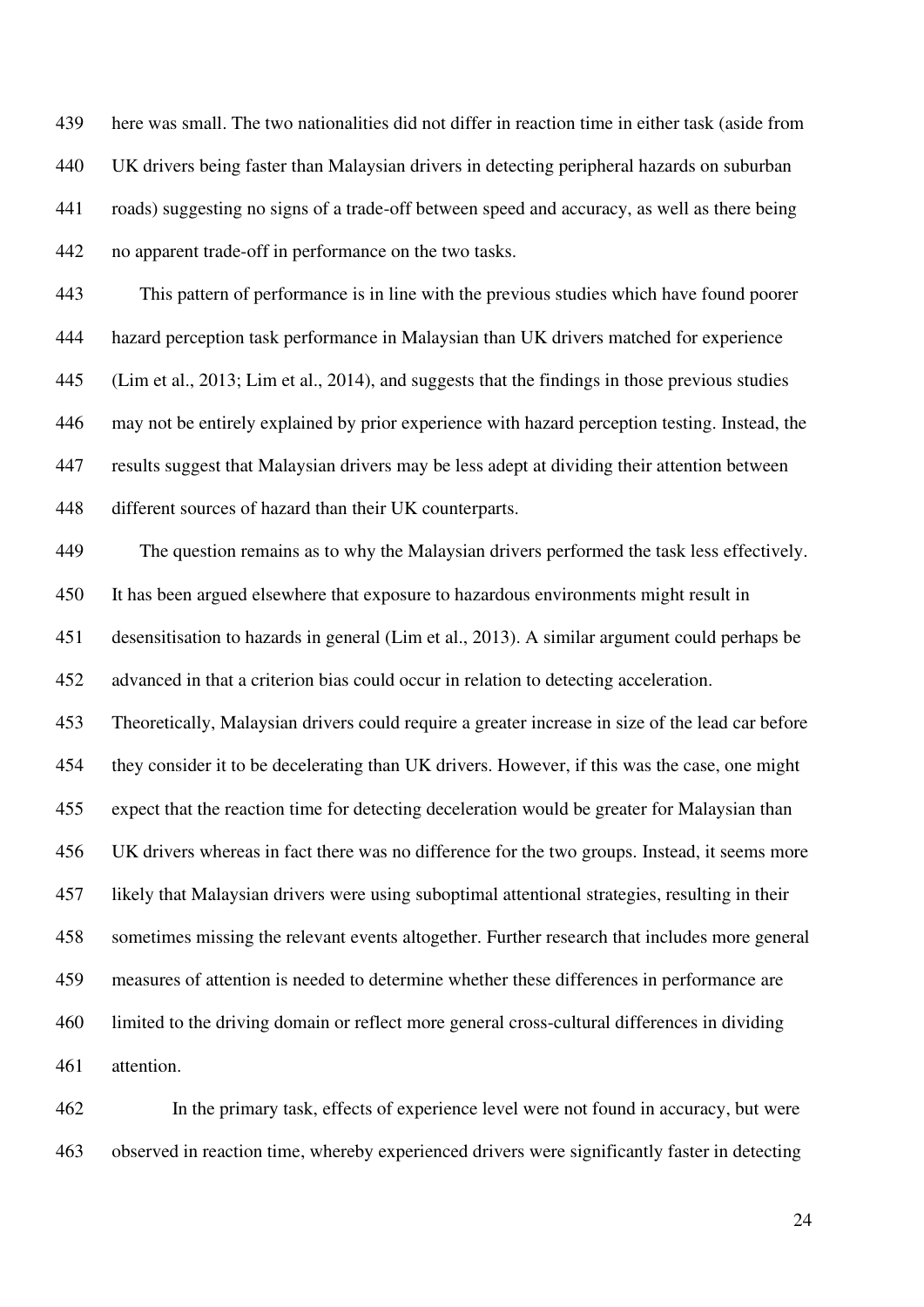464 the deceleration of lead vehicles as compared to novices, with a small effect size. In the 465 secondary task, experienced drivers were more accurate than novices in identifying the 466 secondary vehicles across all conditions, apart from when Malaysian drivers were viewing 467 urban roads, on which Malaysian experienced drivers performed particularly poorly. It is not 468 clear why the advantage of experience disappeared for Malaysian drivers specifically on the 469 urban roads, although it is worth noting that the urban road condition was generally the most 470 challenging for participants, as discussed in more detail below. One possibility might be that 471 the drivers from the two countries had differing levels of experience with different road 472 types. If the Malaysian drivers were less familiar with urban roads in general this might 473 explain their poorer performance on urban roads in comparison to UK drivers. As we did not 474 include any measure of what kind of roads the drivers had frequently used we cannot rule this 475 out as an explanation. However, the study was conducted at a University close to Kuala 476 Lumpur, Malaysia's largest city, at which the majority of Malaysian students are from the 477 city and surrounding areas. Future research could examine directly the impact of experience 478 of different road types on task performance, although it is not necessarily easy to quantify 479 such experience effectively.

480 Experienced drivers were faster than novices for the primary task but not the 481 secondary task. The study thus did not replicate all of the results of Crundall (2009)'s 482 experiment, which found experience effects for both tasks in both accuracy and reaction time. 483 One possible explanation for this is that the experienced drivers in this study (average of 5.15 484 years for UK drivers and 4.86 years for Malaysian drivers) did not have quite as high 485 experience as those in Crundall (2009)'s experiment (average of more than 7 years). 486 Nevertheless, the current research still found some advantage of experience in both tasks, 487 supporting the validity of the DDFT as an index of driver skill, cross-culturally.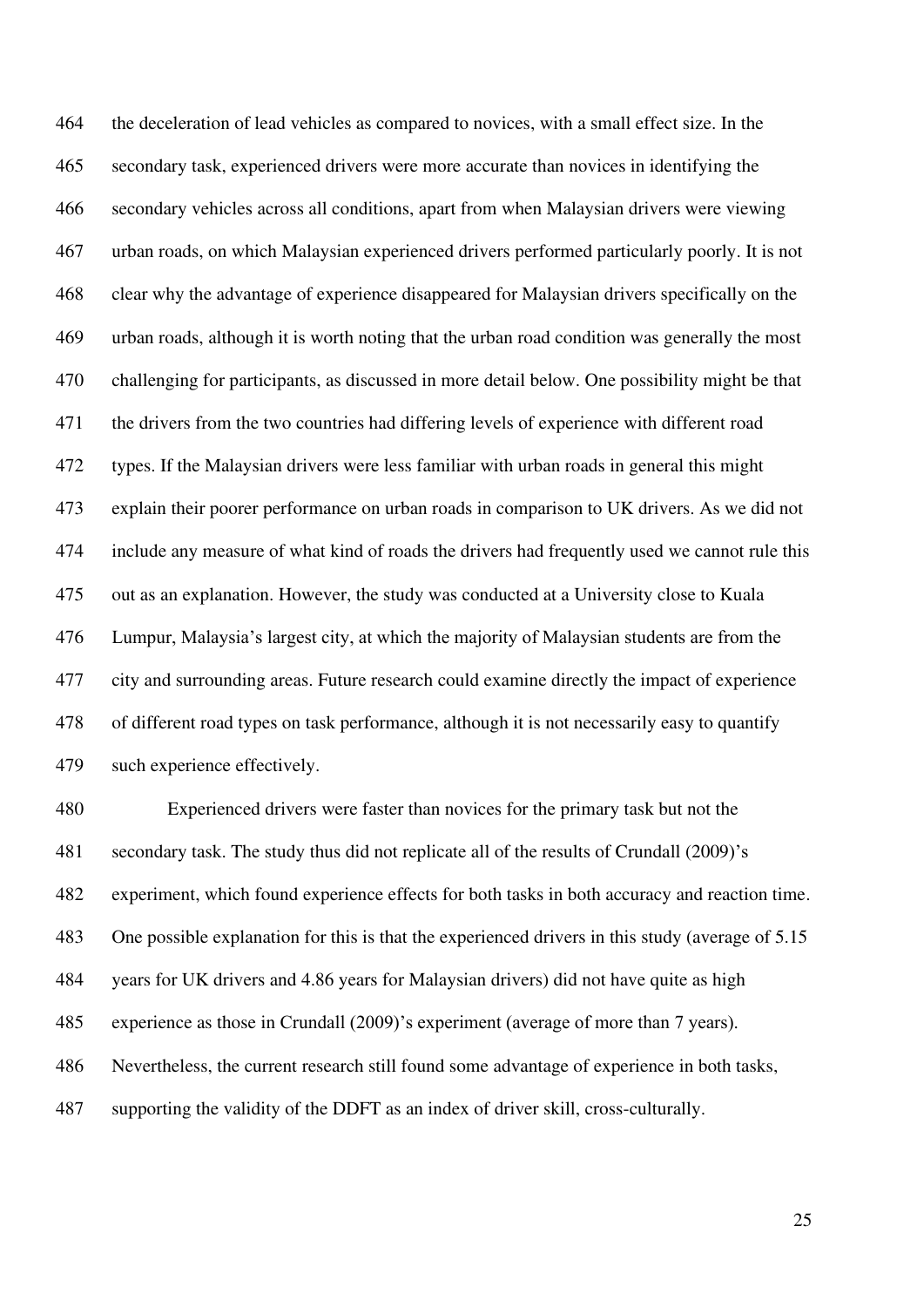## 488 4.2.Road Type and Road Country

489 As predicted, there was an effect of road type in all analyses, mostly with large effect 490 sizes, whereby drivers were most accurate and fastest in detecting hazards on rural roads and 491 least accurate and slowest on urban roads. This finding was in line with Crundall (2009) and 492 many other studies, which have explained the effect of road type as being a result of visual 493 clutter affecting mental workload and hazard detection (e.g. Cox et al., 2017; Crundall & 494 Underwood, 1998; Miura, 1990). The lower speed limits that are typically set in urban 495 environments may help offset higher risks associated with human information processing 496 limitations in cluttered environments. There was also an interaction between road type and 497 road country in all analyses, although the nature of this interaction differed. Drivers were less 498 accurate in detecting deceleration of lead vehicles on UK urban roads than Malaysian urban 499 roads, and were also faster in detecting deceleration on UK rural than Malaysian rural roads. 500 In the secondary task, drivers were more accurate and faster in identifying secondary vehicles 501 on Malaysian suburban than UK suburban roads. Drivers were also more accurate in 502 detecting the presence of a secondary vehicle (regardless of identifying it correctly) on 503 Malaysian suburban roads than UK suburban roads. 504 It is likely that these differences arose from visual differences between the stimuli, such 505 as differences in contrast or subtle variability in visual clutter, and it is not possible to 506 conclude that they reflect true differences in how easy or difficult hazards are to detect in

507 general in the two driving environments. Although care was taken to ensure that the two

509 complexity of the stimuli, and the fact that the photographs were taken on genuine roads in

508 stimuli sets were as well matched as possible, these slight differences are inevitable given the

510 the two locations (Lee et al., 2015).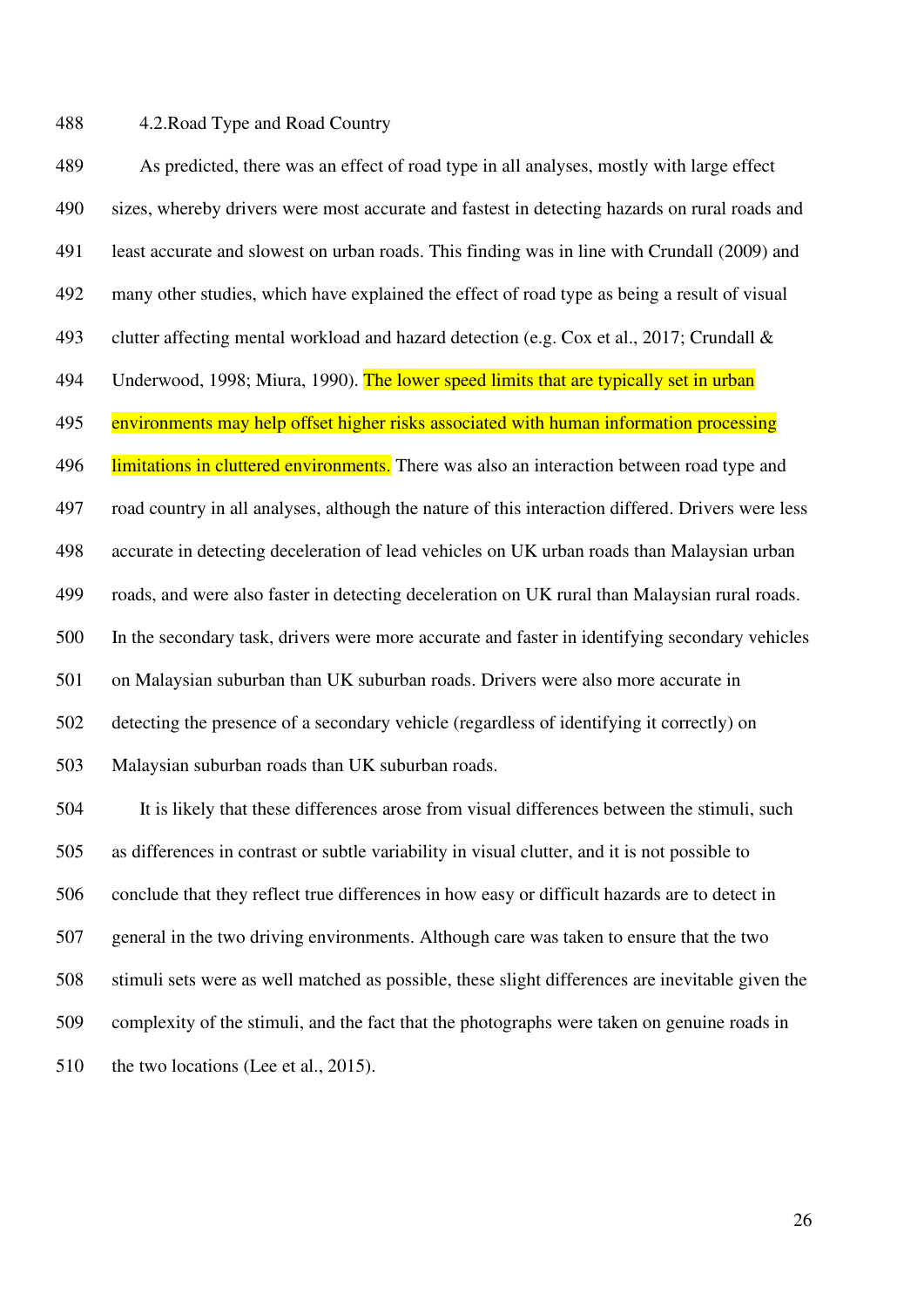511 4.3.Familiarity Effect

512 As in previous studies (Lee at al., 2015; Lim et al., 2014), there was no interaction 513 between driver origin and road country in any analysis, implying that environmental 514 familiarity did not lead to an advantage for drivers in detecting the deceleration of lead 515 vehicles or dividing their attention to identify and detect secondary hazards (Lee et al., 2015). 516 This implies the skills of detecting deceleration of lead vehicles and peripheral hazard 517 detection are transferrable between different driving environments, at least within the groups 518 tested here. However, it is worth noting that although the appearance of the driving 519 environment differed for the UK and Malaysian stimuli, the dynamics of the task and 520 locations of the hazards to be detected were the same for both stimuli sets. Context familiarity 521 effects are more likely to arise when making comparisons between countries with left and 522 right-hand drive systems, where the spatial layout of the road and events on it and 523 consequently visual attentional habits can be strikingly different (e.g. Thompson & Sabik,

524 2018).

525 4.4 Limitations

526 Before discussing the potential implications of the findings in this study, it is important to 527 highlight some limitations of the research. It should be noted that the samples recruited in this 528 study were fairly homogenous in nature. Participants were students, mostly undergraduates, 529 at two campuses of the University of Nottingham. The advantage of this was that the samples 530 should have been fairly well matched on demographic variables. However, clearly neither 531 sample is entirely representative of the wider population of the country. Given that cross-532 cultural differences were observed even within these fairly homogenous and matched 533 samples of participants, it could be the case that even greater differences would be found if 534 we were able to gain larger more representative samples from each location. Nevertheless, as 535 it stands, we do not currently know how generalisable the findings are to the two nations as a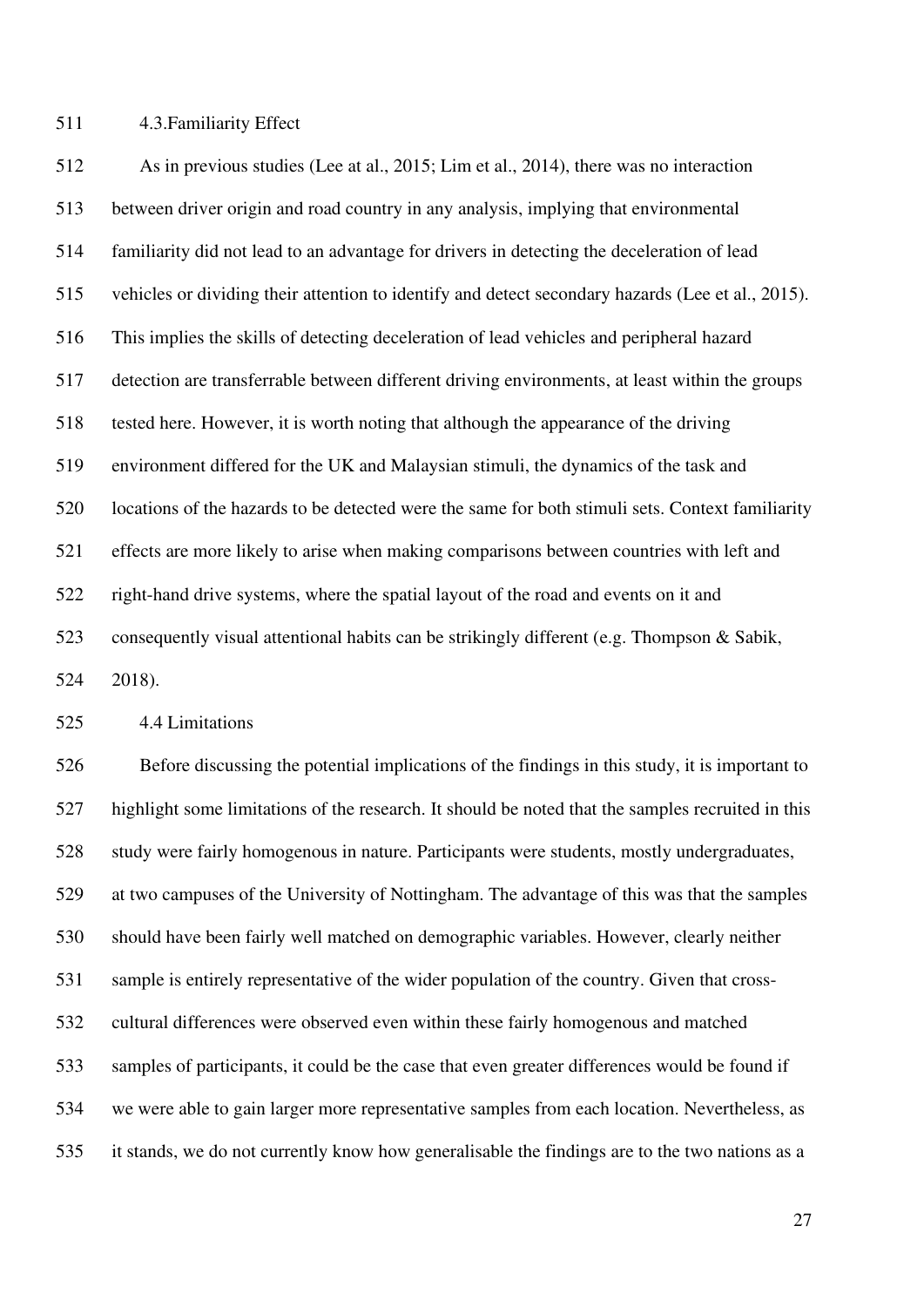536 whole. Further research should aim to recruit cross-cultural samples with a broader range of

537 age and experience as well as more diversity on other demographic variables, such as

538 socioeconomic status, level of education, and geographic location (urban vs rural), and

539 consider the effects of sex on task performance.

540 Also, we used length of active driving experience since obtaining the license as the 541 measure of driving experience, as opposed to some other measure such as distance per 542 annum. This was the same measure used by Crundall (2009) allowing some comparability 543 between studies. However, it should be noted that findings might have differed had we 544 operationalised experience in a different way.

545 4.5 Implications

546 Rear-end collisions were the second highest crash configuration in Malaysia making up 547 28.4% of the road fatalities (MIROS, 2017). The results of our study here indeed suggest that 548 Malaysian drivers may be less capable in detecting deceleration of the vehicle in front which 549 is one factor that could make rear end collisions more likely. One can argue that this task 550 might have underestimated Malaysian drivers' abilities in real driving conditions as the lead 551 vehicle would typically have their brake lights on while braking which this study did not 552 include. Consistent with this, Crundall previously incorporated brake lights in the task and 553 found that everyone spotted the lights and responded accordingly. Having said that, drivers 554 often initially slow down by simply removing their foot from the accelerator, without 555 pressing the brake pedal, so relying only on brake lights is not sufficient to detect 556 deceleration in every situation. If a driver can detect early indicators of deceleration prior to 557 the application of the brake, this should also allow the him/her to more effectively predict 558 what will happen next and to respond more safely. Moreover, if Malaysian drivers failed to 559 detect deceleration of a lead vehicle in a relatively simple computer-based task, their ability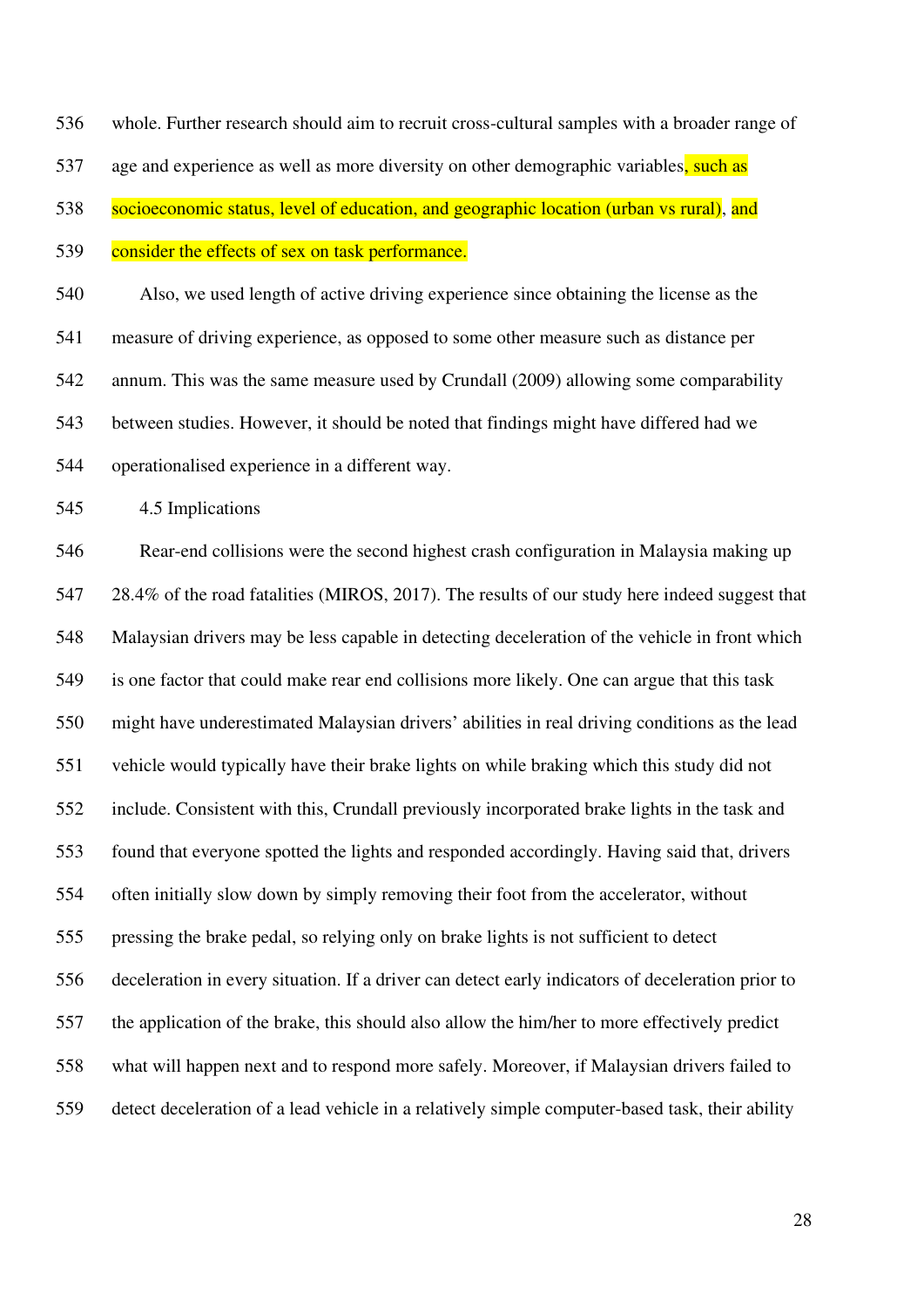560 might be even poorer in real-life driving situations, which are more flexible and unpredictable 561 with greater other demands.

562 Various measures and strategies have been proposed to improve road safety in Malaysia, 563 with the target to reduce the predicted road deaths in 2020 by 50%. One of the safety 564 measures that has been applied in Malaysia is that all new car models are to be equipped with 565 ABS brakes (IRTAD, 2013) which was implemented in part to reduce the occurrence of rear-566 end collisions. However, the findings of this study suggest that this might not be enough if 567 Malaysian drivers are generally weaker in detecting the deceleration of lead vehicles. More 568 advanced technologies such as Advanced Driver Assistance Systems (ADAS) and Forward 569 Collision Warning Systems (FCW) which may help drivers with detecting these occurrences 570 could be the next safety measures to implement. However, Malaysia is still a developing 571 country and it is unlikely that these will be as commonly used as in the UK. These advanced 572 technologies are not always available everywhere in the world especially not in low- and

- 573 middle-income countries (IRTAD, 2015).
- 574 There are a large number of other measures and strategies that have been introduced to
- 575 improve road safety in Malaysia. Firstly, measures have been introduced that aim to increase
- 576 enforcement of traffic rules e.g. Community-Based Programmes, Automated Enforcement
- 577 System, and Concentrated enforcement activity during festival periods. Secondly, some
- 578 measures aim to improve vehicle equipment and quality e.g. Day-Running-Lights, New Car
- 579 Assessment Programme for new cars, Safety Star Grading for Bus Operators, and
- 580 Performance indicators for periodic technical inspection (PUSPAKOM). Finally, some
- 581 measures adapt the driving infrastructure e.g. Authorised Left Turn, and Policy to Enhance
- 582 Guardrail Standard. However, one potentially important strategy which has not been taken
- 583 into account is simple cognition-based driving training.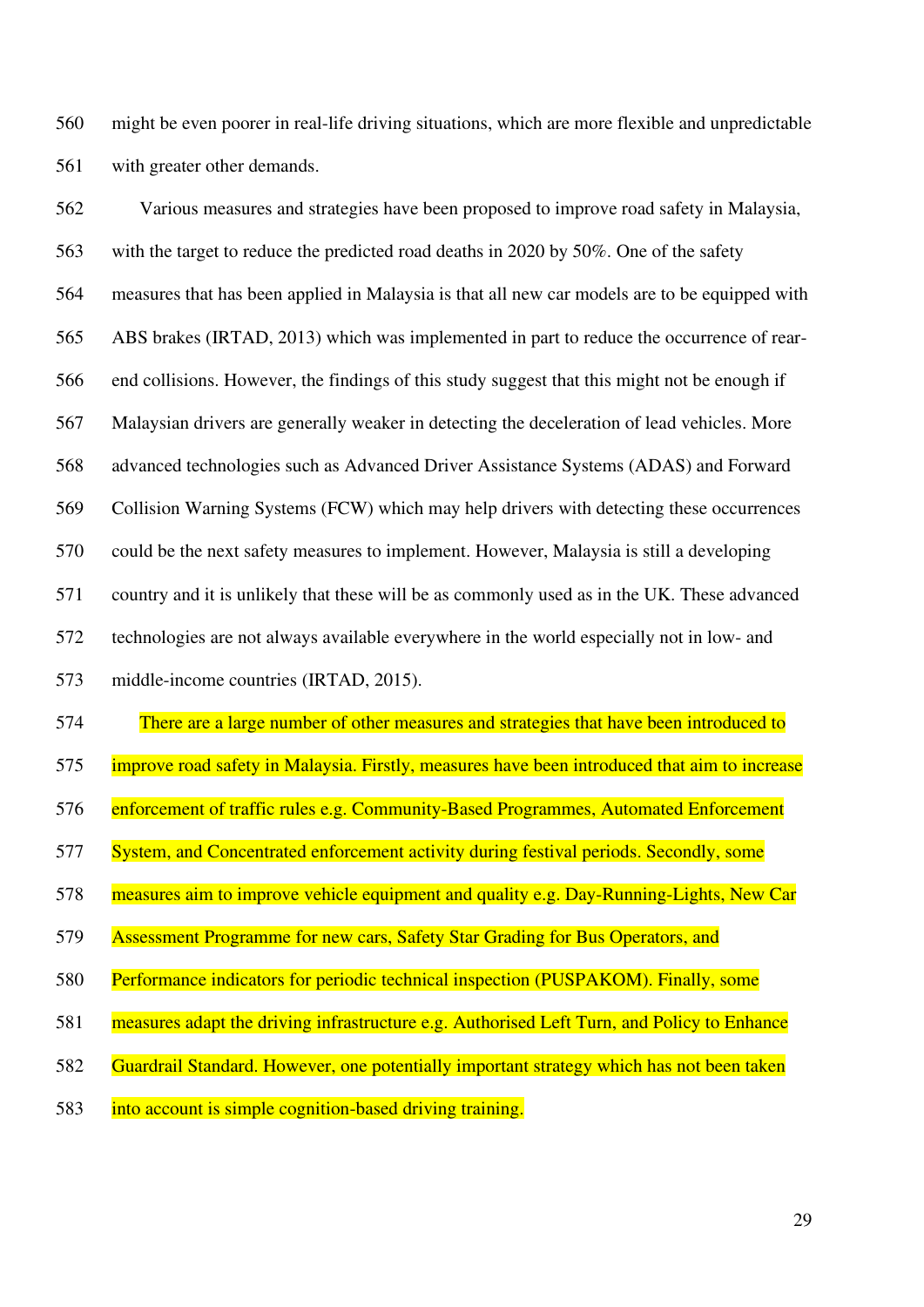584 Although drivers were more accurate and quicker in responding to hazards on rural roads 585 as compared to urban roads in this experiment, it is worth pointing out that road fatalities are 586 higher in rural areas (66%) than urban areas (34%) in Malaysia (Darma, Karim & Abdullah, 587 2017). The general speed limit on urban roads in Malaysia is 50km/h (31mph), whereas it is 588 90km/h (56mph) on rural roads (IRTAD, 2013) and the compliance rate with the speed limit 589 on rural roads was reported as only about 74% among Malaysian drivers (Jamila et al., 2012). 590 Similarly, in the UK, it was reported that the majority of road fatalities occurred on rural 591 roads (almost 60%) followed by inside urban areas and motorway. The general speed limit on 592 urban roads in UK is 30mph (48km/h), whereas it is 60mph (97km/h) and 70mph (113km/h) 593 for rural roads and motorways respectively. Exceeding the speed limit was identified as a 594 factor in all crashes (4%), in 12% of which road fatalities occur (IRTAD, 2014). This 595 suggests that we should not underestimate the risk associated with driving in rural areas, 596 especially within Malaysia.

597 4.6 Conclusion

598 This study provides further evidence, in line with previous studies (Lim et al., 2013; Lim et 599 al., 2014), that exposure to a hazardous driving environment may not yield an expertise effect 600 in hazard perception for Malaysian drivers, even in those who have considerable driving 601 experience. The Malaysian drivers tested in this study performed less accurately than UK 602 drivers in detecting the deceleration of lead vehicles especially on urban roads, despite having 603 the same amount of years of active driving experience. Malaysian drivers were also less 604 accurate in detecting and identifying peripheral hazards across all conditions. Various 605 measures and strategies have been proposed to improve road safety in Malaysia, with the 606 target to reduce the predicted road deaths in 2020 by 50%. However, one potentially 607 important strategy which has not been taken into account is simple cognition-based driving 608 training.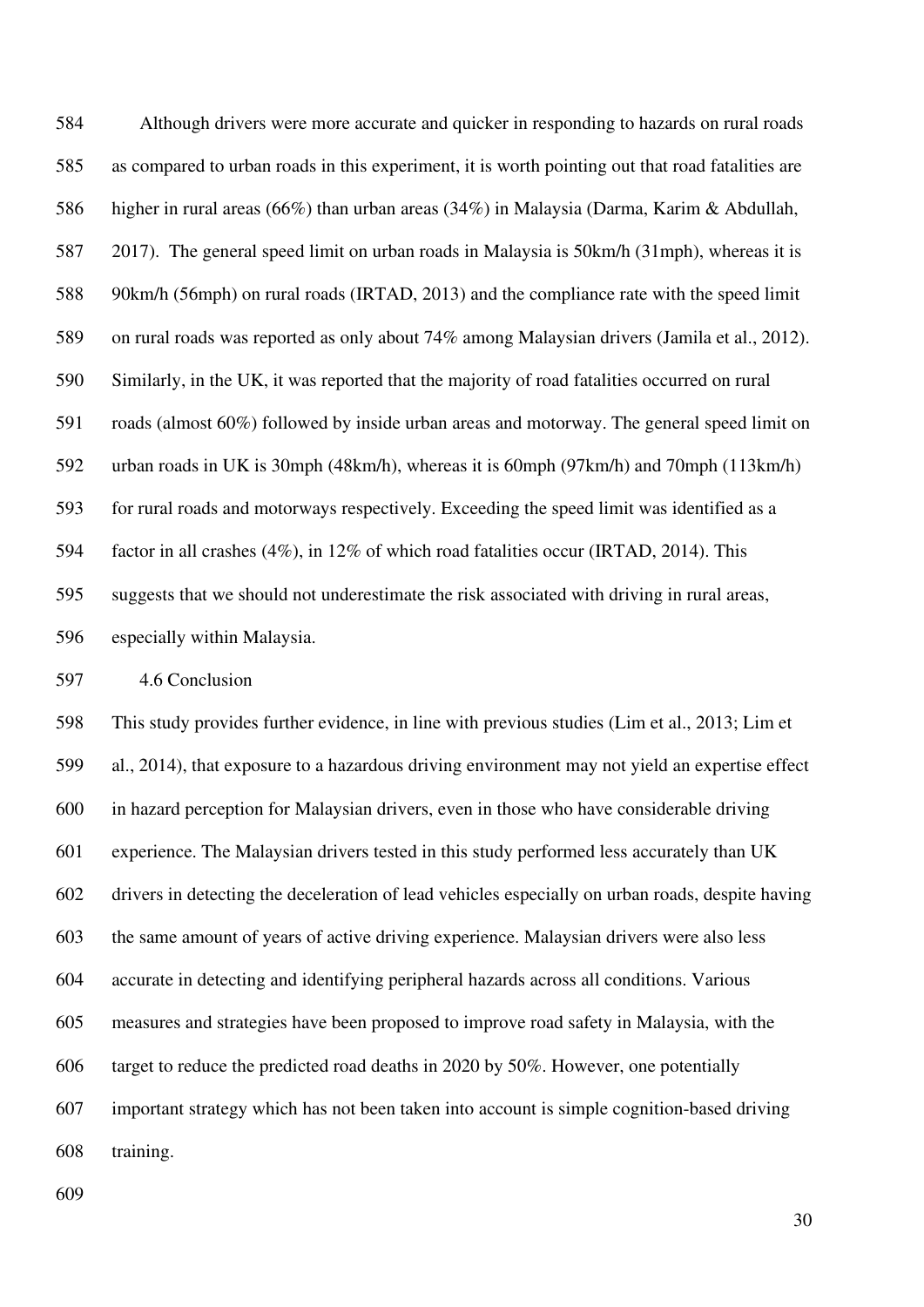- 610 Reference
- 611 Boufous, S., Ivers, R., Senserrick, T., & Stevenson, M. (2011). Attempts at the practical on-612 road driving test and the hazard perception test and the risk of traffic crashes in young
- 613 drivers. *Traffic Injury Prevention, 12 (5),* 475–482.
- 614 Chapman, P., & Underwood, G. (1998). Visual search of driving situations: Danger and 615 experience. Perception, 27(8), 951–964.
- 616 Cox, J. A., Beanland, V., & Filtness, A. J. (2017). Risk and safety perception on urban and 617 rural roads: Effects of environmental features, driver age and risk sensitivity. *Traffic*

618 *Injury Prevention*, *18(7),* 703–710.<https://doi.org/10.1080/15389588.2017.1296956>

- 619 Crundall, D., Crundall, E., Clarke, D., & Shahar, A. (2012). Why do car drivers fail to give
- 620 way to motorcycles at t-junctions? *Accident; Analysis and Prevention, 44(1)*, 88–96.
- 621 https://doi.org/10.1016/j.aap.2010.10.017
- 622 Crundall, D (2016). Hazard prediction discriminates between novice and experienced drivers. 623 *Accident Analysis and Prevention, 86*, 47-58.
- 624 Crundall, D. (2009). The Deceleration Detection Flicker Test: a measure of experience?
- 625 Ergonomics, *52(6),* 674–684.
- 626 Darma, Y., Karim M. R., & Abdullah, S. (2017). An analysis of Malaysian road traffic death 627 distribution by road environment. *Sadhana, 42(9),* 1605-1615.
- 628 DfT (2017). Reported road casualties in Great Britain: 2016 annual report.
- 629 Horswill, M. S. Hill, A. & Wetton, M. (2015) Can a video-based hazard perception test used 630 for driver licensing predict crash involvement? *Accident Analysis and Prevention,*
- 631 82 (23), 213-219
- 632 Horswill, M.S., Kemala, C.N., Wetton, M., Scialfa, C.T., & Pachana, N.A. (2010). Improv-633 ing older drivers' hazard perception ability. *Psychology and Aging, 25 (2),* 464–469
- 634 Jackson, L., Chapman, P., & Crundall, D. (2009). What happens next? Predicting other road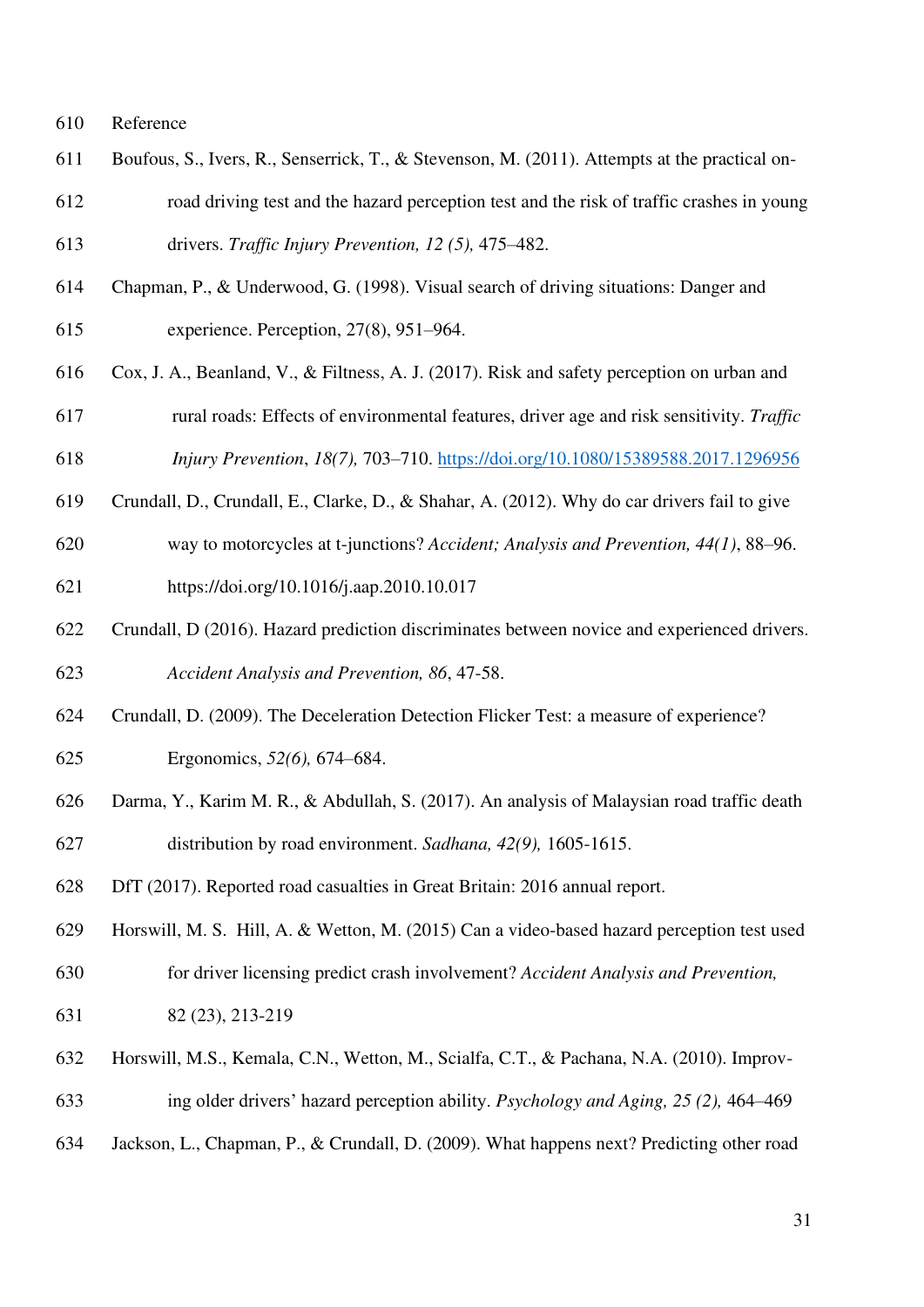- 635 users' behaviour as a function of driving experience and processing time.
- 636 *Ergonomics, 52(2),* 154–164.
- 637 IRTAD (2013). International transport forum road safety annual report. OECD ITF, Paris
- 638 IRTAD (2014). International transport forum road safety annual report. OECD ITF, Paris
- 639 IRTAD (2015). International transport forum road safety annual report. OECD ITF, Paris
- 640 Jamilah M.M. et al, MRR03/2012: Evaluation of the Effectiveness of Ops Bersepadu Hari

641 Raya, 2011

- 642 Lee, Y. M., Sheppard, E., & Crundall, D. (2015). Cross-cultural effects on the perception and 643 appraisal of approaching motorcycles at junctions. *Transportation Research Part F:*  644 *Traffic Psychology and Behaviour, 31*, 77-86.
- 645 Lim, P. C., Sheppard, E., & Crundall, D. (2013). Cross-cultural effects on drivers' hazard 646 perception. *Transportation Research Part F: Traffic Psychology and Behaviour, 21,* 647 194–206.
- 648 Lim, P. C., Sheppard, E., & Crundall, D. (2014). A predictive hazard perception paradigm 649 differentiates driving experience cross-culturally. *Transportation Research Part F:*
- 650 *Traffic Psychology and Behaviour, 26,* 210–217.
- 651 Mayhew D. R., Simpson H. M., & Pak A. (2003). Changes in collision rates among novice 652 drivers during the first months of driving. *Accid. Anal. Prev, 35,* 683–691.
- 653 MIROS (2017) Available at:
- 654 [https://www.miros.gov.my/1/publications.php?id\\_event=131&idxs\\_page=4&searchP](https://www.miros.gov.my/1/publications.php?id_event=131&idxs_page=4&searchP)
- 655 age=84. (Accessed 04.09.2018)
- 656 Miura, T. (1990). Active function of eye-movement and useful field of view in a realistic
- 657 setting. In: Groner, R., d'Ydewalle, G., Parham, R. (Eds.), From Eye to Mind.
- 658 Information Acquisition in Perception, Search, and Reading. North-Holland,
- 659 Amsterdam, pp. 119–127